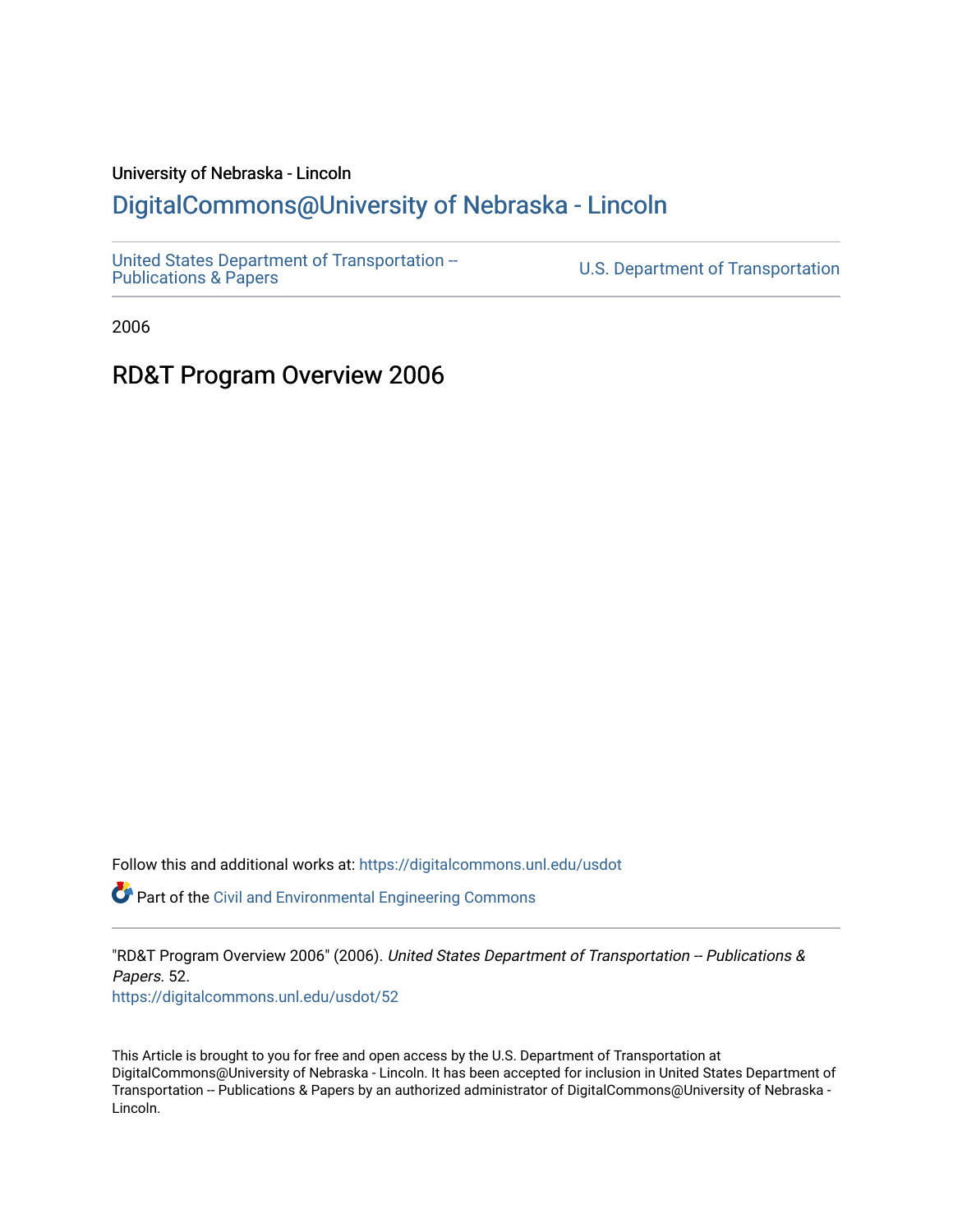# **RD&T Program Overview**

Pipeline and Hazardous Materials Safety Administration



#### **PHMSA FY2006 RD&T Program Review Meeting May 9, 2006**



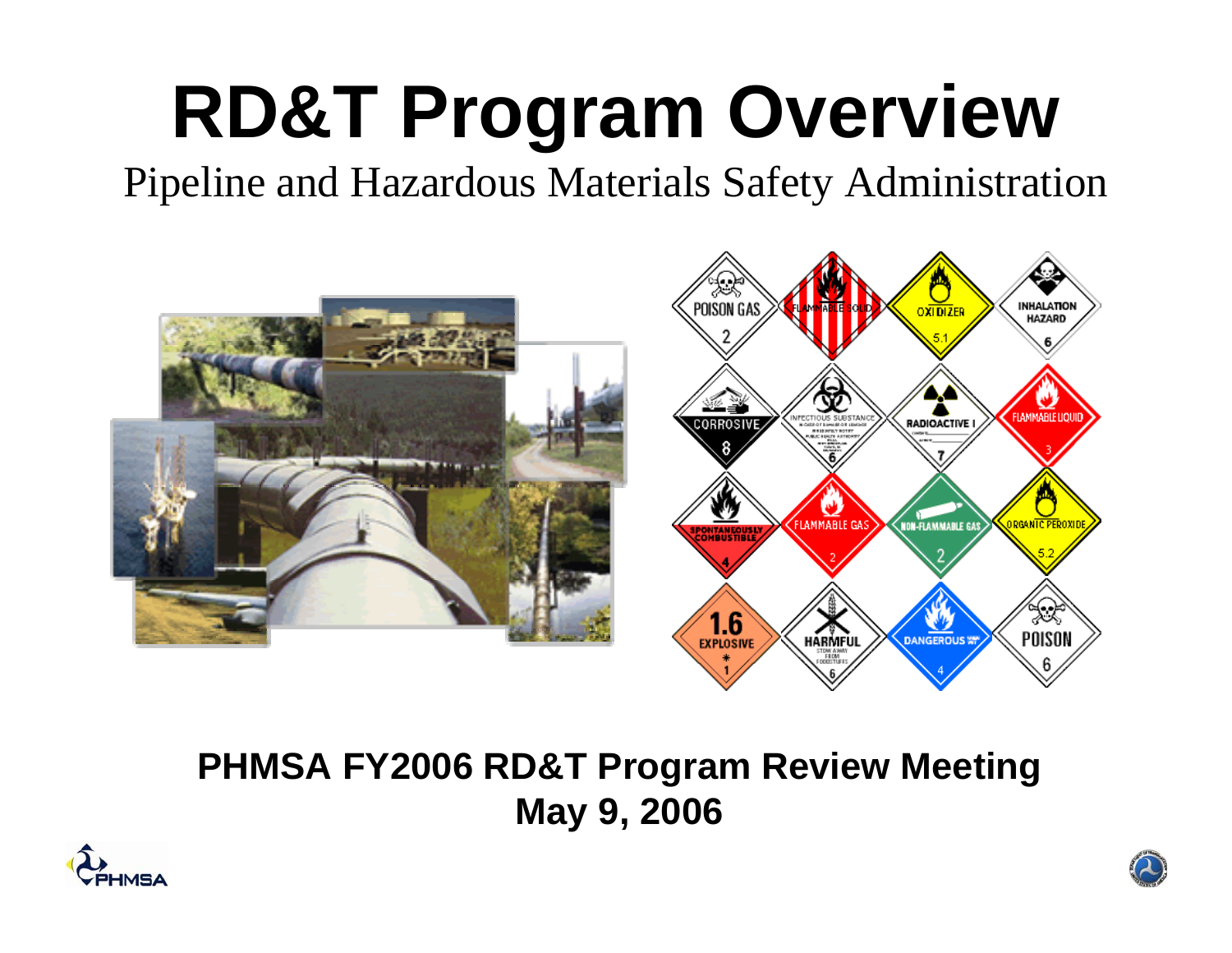## **PHMSA Mission**

Has public responsibility for safe and secure movement of hazardous materials to industry and consumers by all transportation modes, including highway, rail, air, water, and the nation's pipelines.



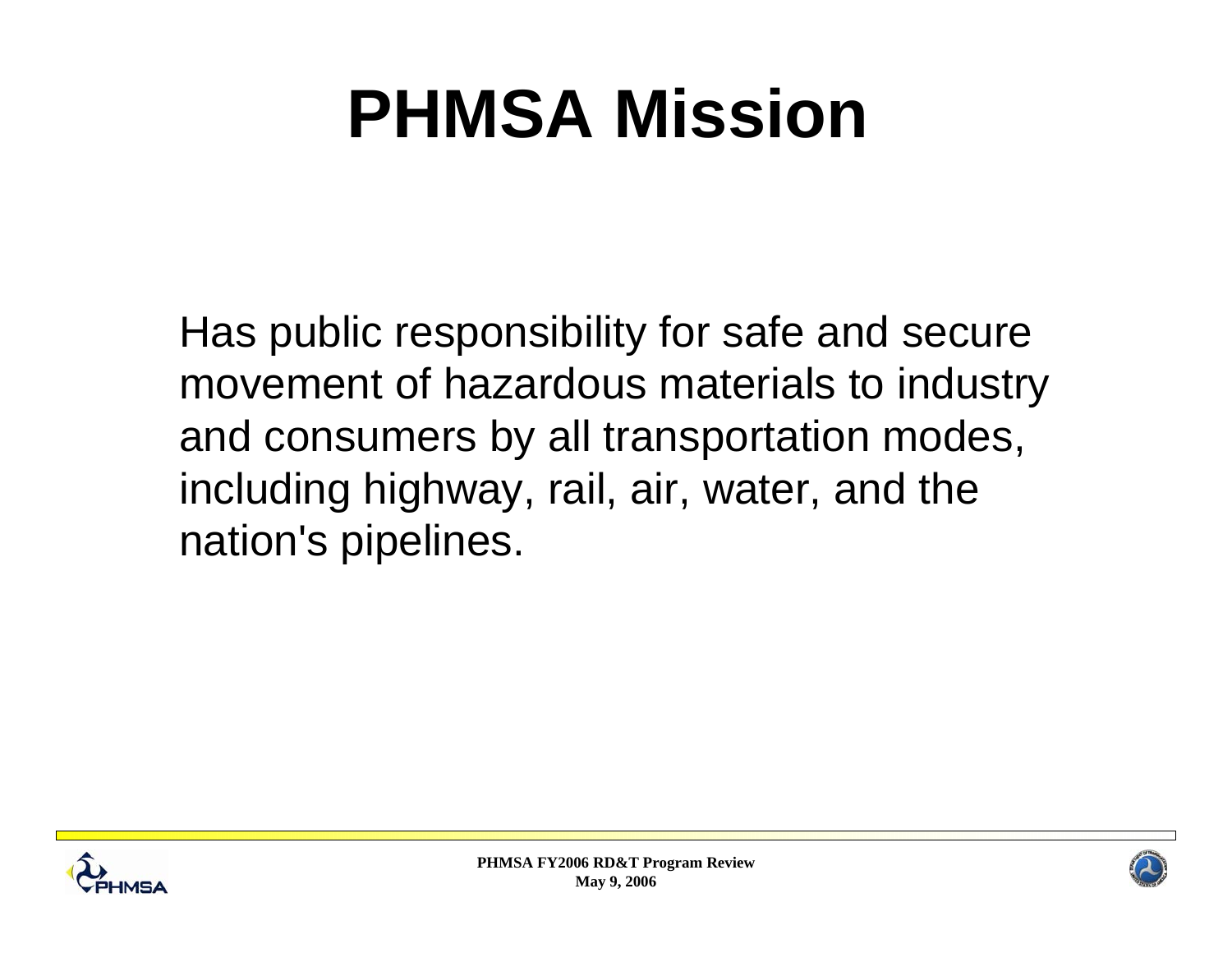# **PHMSA Supports DOT Goals**

| <b>DOT Strategic Goal</b>        | <b>Pipeline</b> | <b>HAZMAT</b> |
|----------------------------------|-----------------|---------------|
| Safety                           | X               | $\mathsf{X}$  |
| Mobility                         |                 |               |
| <b>Global Connectivity</b>       |                 | X             |
| <b>Environmental Stewardship</b> | X               | X             |
| Security                         |                 |               |



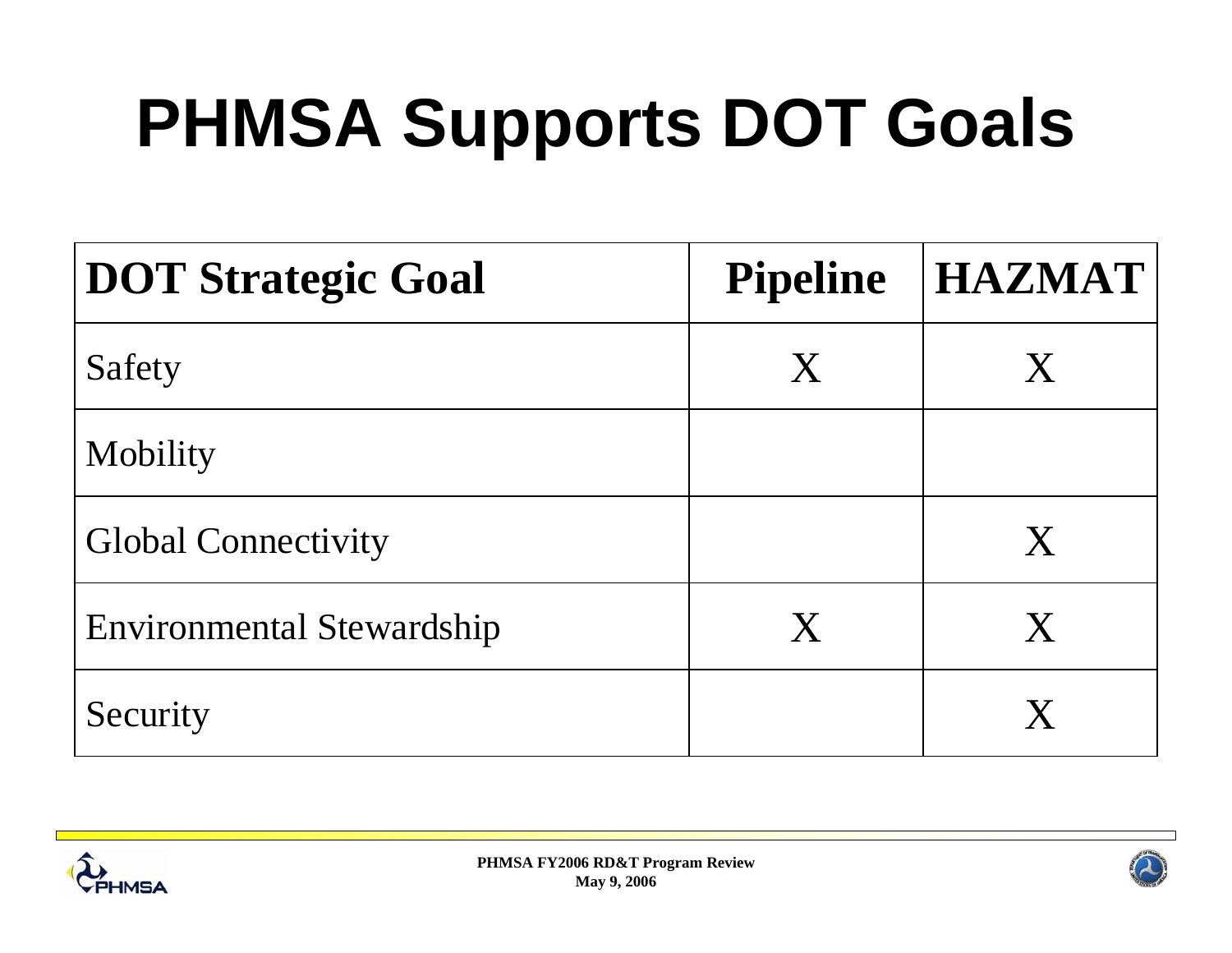# **RD&T Overview**

#### **Pipeline Safety RD&T Program Mission:**

To sponsor research and development projects focused on providing near-term solutions that will improve the safety, reduce environmental impact, and enhance the reliability of the Nation's pipeline transportation system.

#### **Hazardous Materials Safety RD&T Program Mission:**

To conduct technical and analytical studies, evaluations, and testing that provide the foundation for hazardous materials transportation regulations, enforcement, and emergency response.



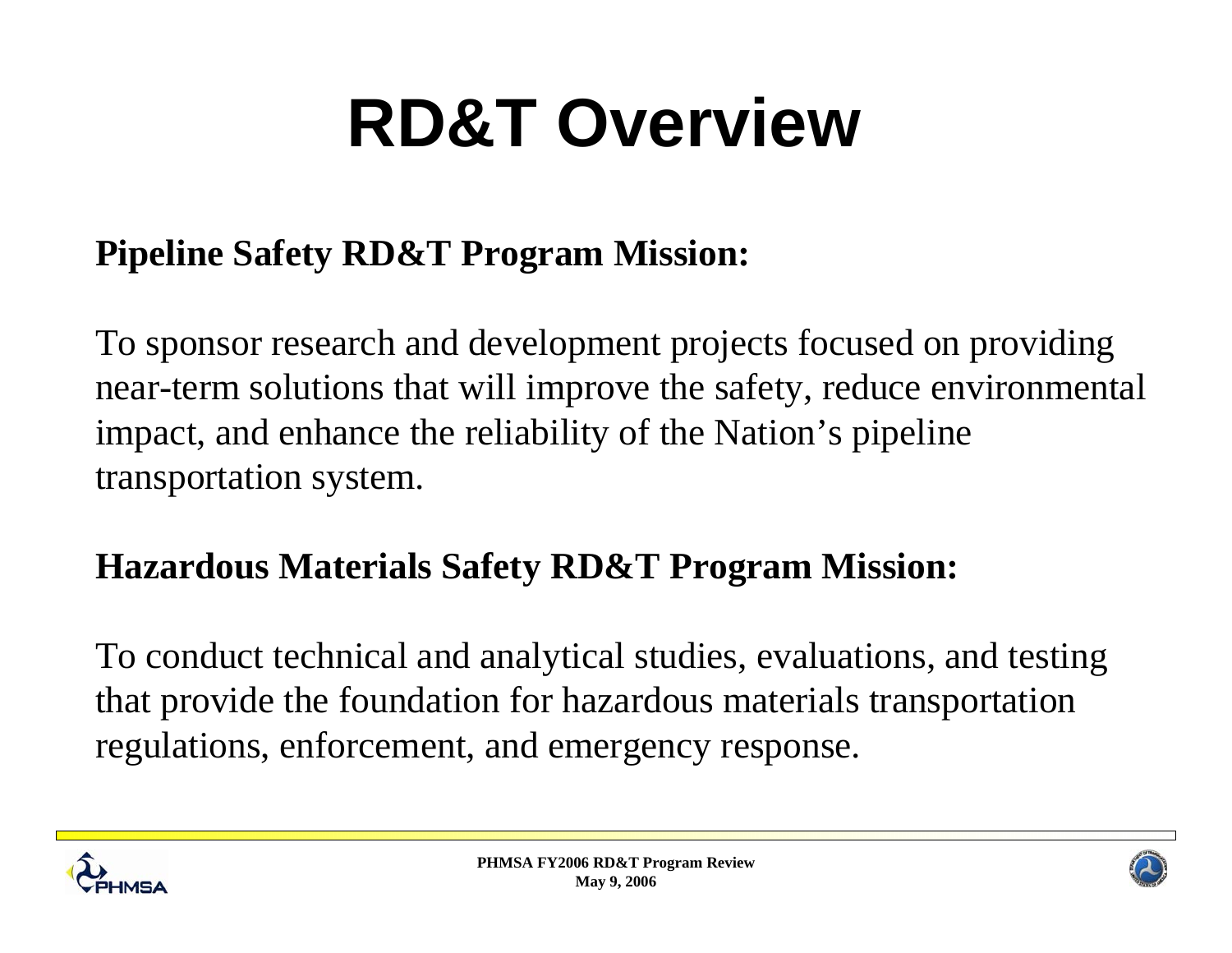# **PHMSA RD&T Program Appropriations**

| <b>Budget Category</b>                    | <b>FY-2006</b><br><b>Thousands of Dollars</b><br>(Enacted) | <b>FY-2007</b><br><b>Thousands of Dollars</b><br>(Proposed) |
|-------------------------------------------|------------------------------------------------------------|-------------------------------------------------------------|
| Damage Prevention & Leak Detection        | \$3,716                                                    | \$3,794                                                     |
| <b>Enhanced Operations &amp; Controls</b> | \$1,891                                                    | \$1,931                                                     |
| <b>Improved Materials Performance</b>     | \$2,090                                                    | \$2,133                                                     |
| Mapping & Information Systems             | \$1,210                                                    | \$1,235                                                     |
| <b>Pipeline Safety Totals:</b>            | \$8,907                                                    | \$9,093                                                     |
| <b>Research and Analysis</b>              | \$638                                                      | \$651                                                       |
| <b>Research and Development</b>           | \$1,829                                                    | \$2,093                                                     |
| Cooperative Research (Hwy Trust Fund)     | \$883                                                      | \$906                                                       |
| <b>HAZMAT Safety Totals:</b>              | \$3,350                                                    | \$3,650                                                     |
| <b>PHMSA Totals:</b>                      | \$12,257                                                   | \$12,743                                                    |



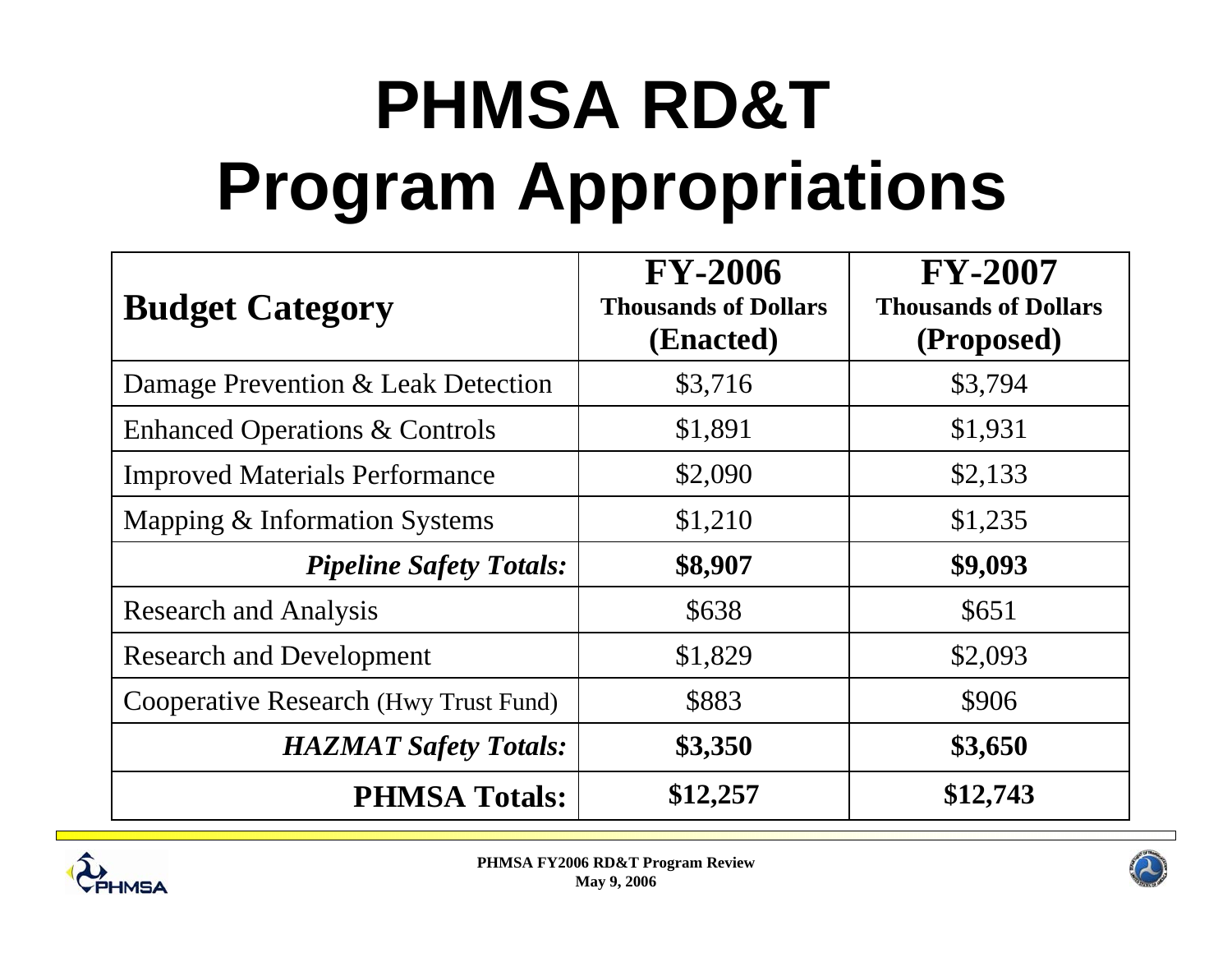## **Pipeline Safety RD&T**



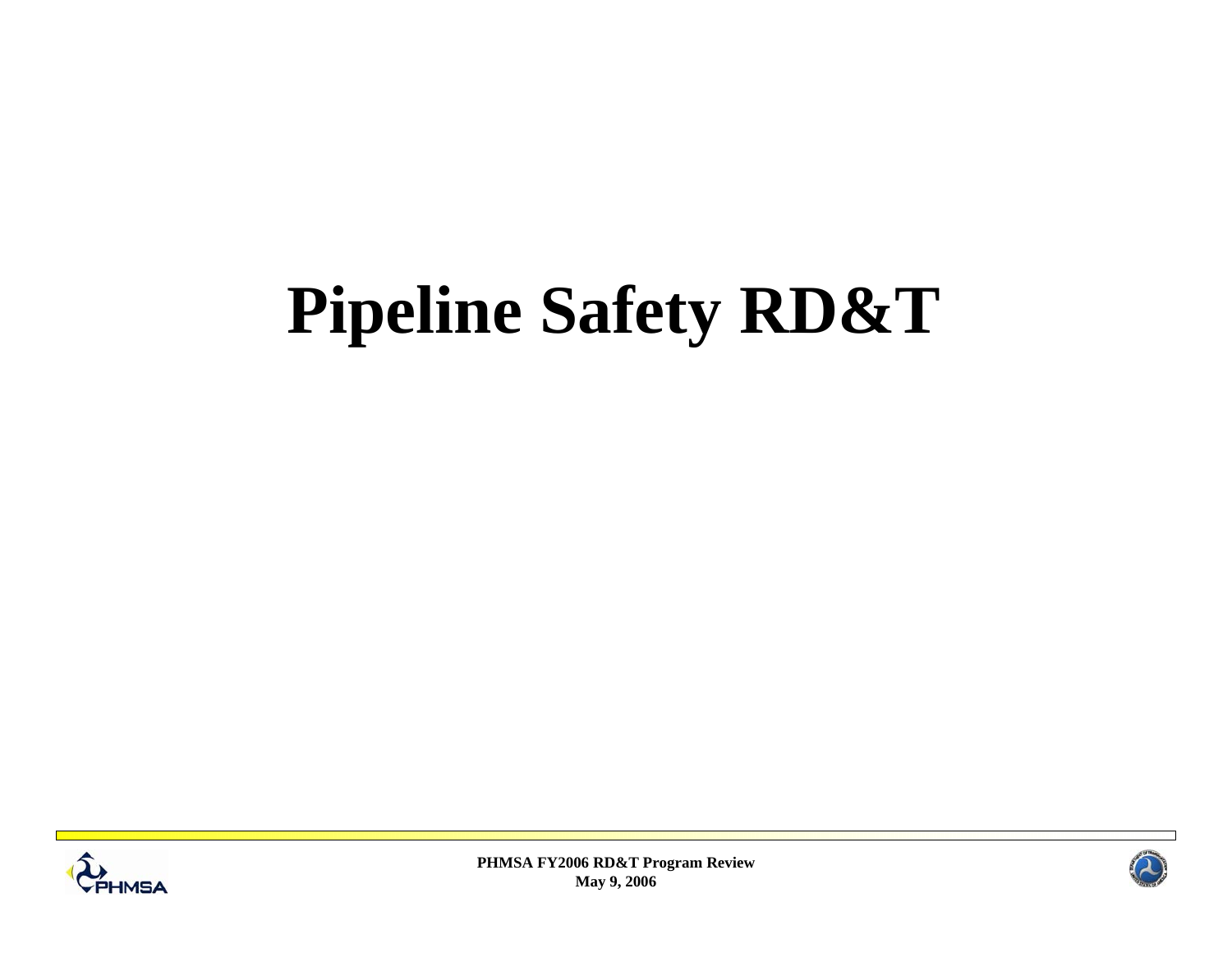# **Pipeline Safety RD&T Hierarchy**

| Goals<br><b>Address</b>           | <b>Pipeline Safety</b><br><b>RD&amp;T Mission</b> | To sponsor research and development projects focused on providing near-term<br>solutions that will improve the safety, reduce environmental impact, and enhance the<br>reliability of the Nation's pipeline transportation system. |                                                                                                             |                                                                            |                         |                                                             |    |
|-----------------------------------|---------------------------------------------------|------------------------------------------------------------------------------------------------------------------------------------------------------------------------------------------------------------------------------------|-------------------------------------------------------------------------------------------------------------|----------------------------------------------------------------------------|-------------------------|-------------------------------------------------------------|----|
| Mission<br>Objectives<br>Drive    | <b>Research</b><br><b>Program Goals</b>           | "To drive improvements in"<br>• Pipeline Damage Prevention and Leak Detection<br>· Pipeline Operations, Controls, and Monitoring<br>• Material Performance and Other Pipeline Safety Improvements                                  |                                                                                                             |                                                                            |                         |                                                             |    |
| & Environment<br>Goals<br>Impacts | <b>Research</b><br>Program<br><b>Objectives</b>   | <b>Fostering Development</b><br>of New Technologies                                                                                                                                                                                | <b>Strengthening Regulatory</b><br>Requirements and<br><b>Decision Makers</b><br><b>Consensus Standards</b> |                                                                            | Promoting Knowledge for |                                                             |    |
| Support<br><b>Objectives</b>      | <b>Desired Impact</b><br><b>Performance</b>       | Number of projects<br>contributing to<br>objectives                                                                                                                                                                                | 47                                                                                                          | Number of projects<br>contributing to objectives                           | 51                      | Number of projects<br>contributing to objectives            | 52 |
| Safety                            | <b>Measures</b>                                   | Number of projects<br>demonstrating new<br>technologies                                                                                                                                                                            | 18                                                                                                          | Number of projects<br>contributing to new or<br>revised industry standards | 42                      | Number of final reports<br>publicly available               | 13 |
| ECH<br>Processes<br>Underpin      | Impacts<br><b>Process Features</b>                | Number of projects<br>filing for U.S. Patents                                                                                                                                                                                      | 7                                                                                                           | Number of projects<br>addressing PHMSA<br>regulations                      | 5                       | Number of conference<br>papers presented                    | 10 |
|                                   |                                                   | Categorizing projects for mission<br>relevance                                                                                                                                                                                     |                                                                                                             | Categorizing projects for mission<br>relevance                             |                         | Categorizing projects for mission<br>relevance              |    |
|                                   |                                                   | Technology transfer process                                                                                                                                                                                                        |                                                                                                             | Consensus standard integration<br>process                                  |                         | Peer review process for qualifying<br>output quality        |    |
|                                   |                                                   | Peer review process for<br>qualifying output quality                                                                                                                                                                               |                                                                                                             | PHMSA regulatory program<br>integration process                            |                         | Monitoring projects for contractual<br>performance          |    |
|                                   |                                                   | Monitoring projects for<br>contractual performance                                                                                                                                                                                 |                                                                                                             | Peer review process for qualifying<br>output quality                       |                         | Contractual requirement for<br>submitting conference papers |    |
|                                   |                                                   | Contractual requirement to notify<br>PHMSA of U.S. patent                                                                                                                                                                          |                                                                                                             | Monitoring projects for contractual<br>performance                         |                         |                                                             |    |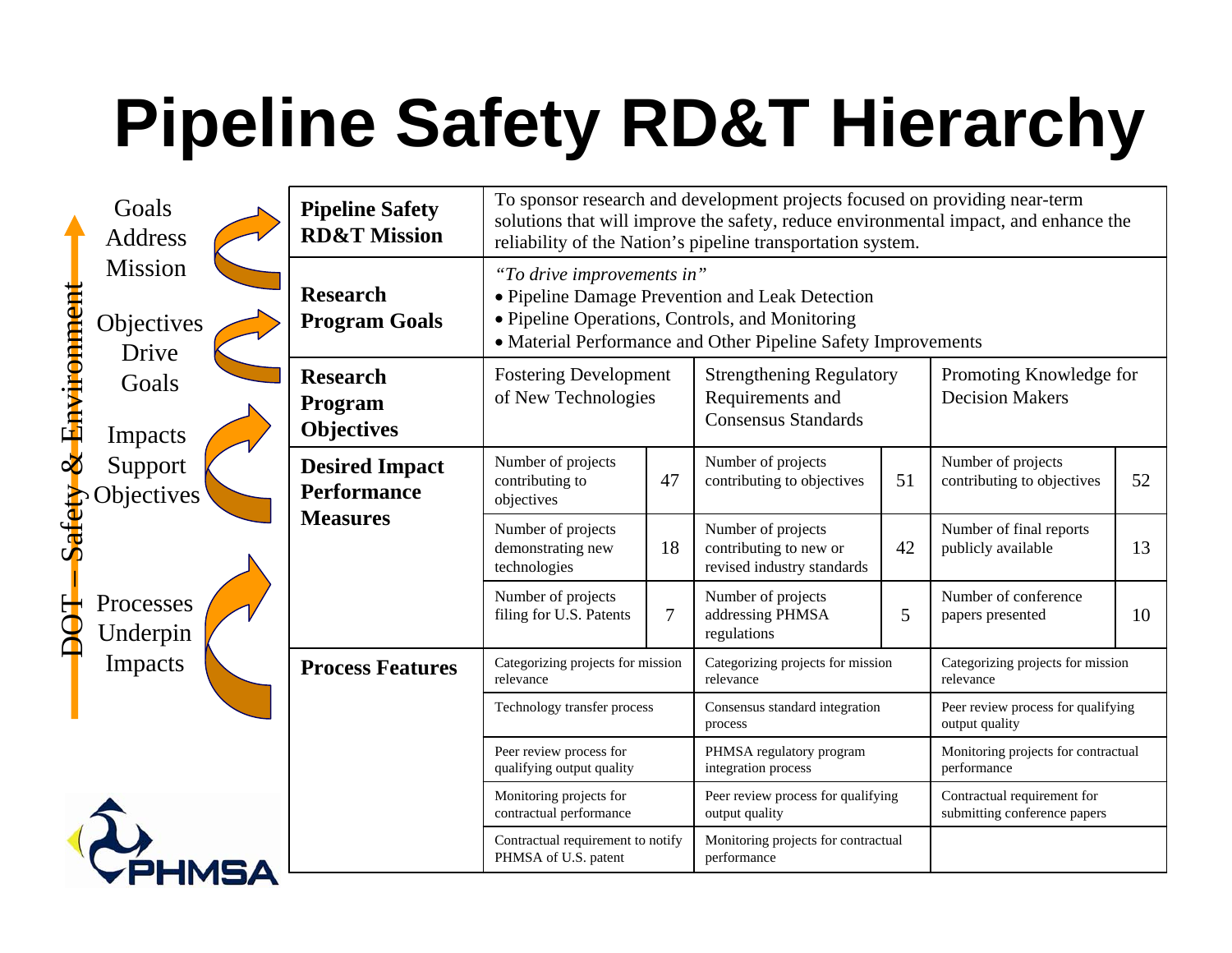# **Systematic RD&T Implementation**

#### **Systematically addressing…**

- Mission Relevance
- Stakeholder Coordination
- Resource Leveraging
- Effective Management
- Accounting Controls
- Contractor Performance
- Quality
- Knowledge Transfer
- **…through the research cycle.**





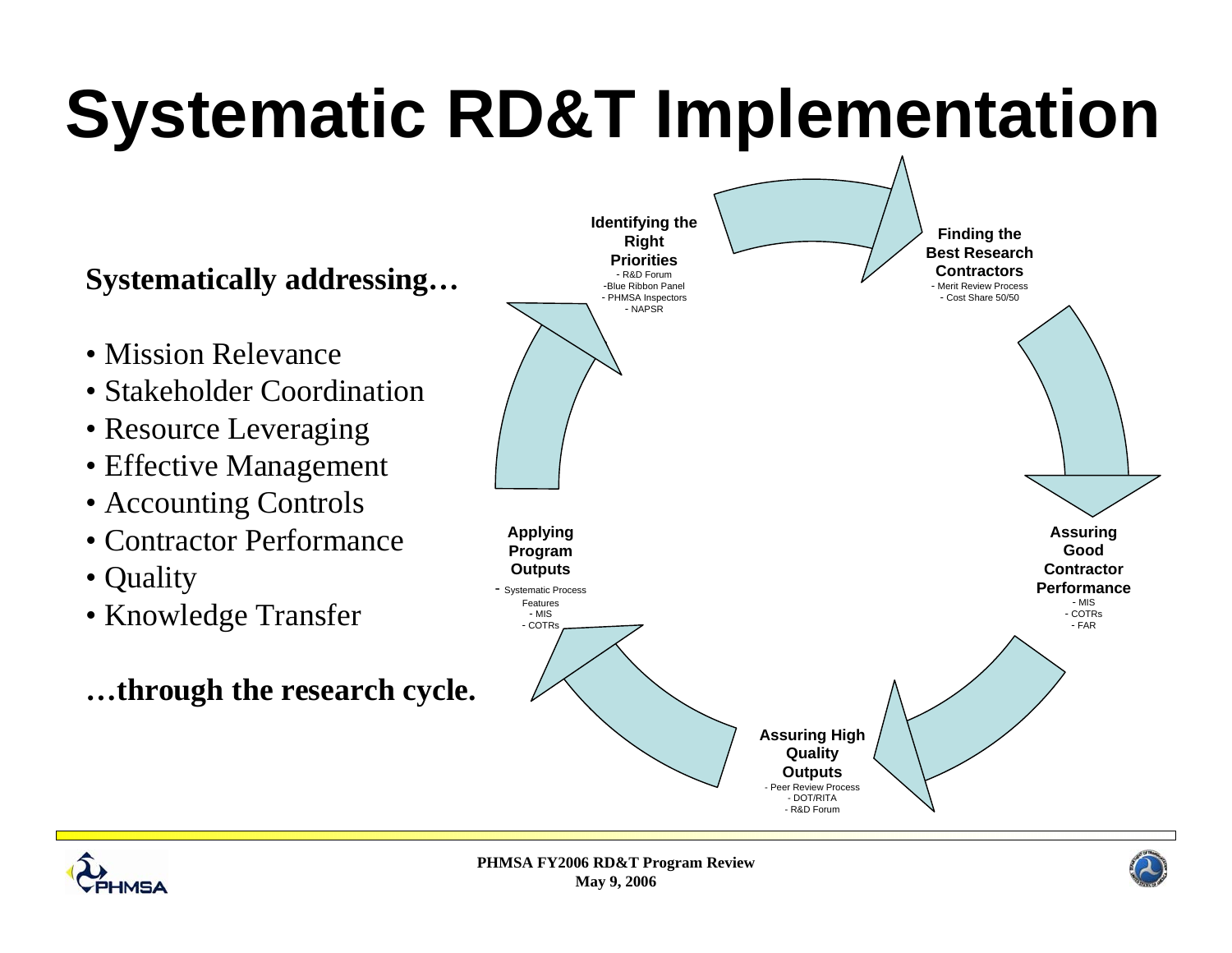# **Safety**

#### **RD&T Strategy…**

Improving pipeline safety by working collaboratively with all stakeholders within the systematic RD&T implementation process.

### **Output…**

Technology solutions and strengthened consensus standards for safely transporting energy to end users through pipelines.





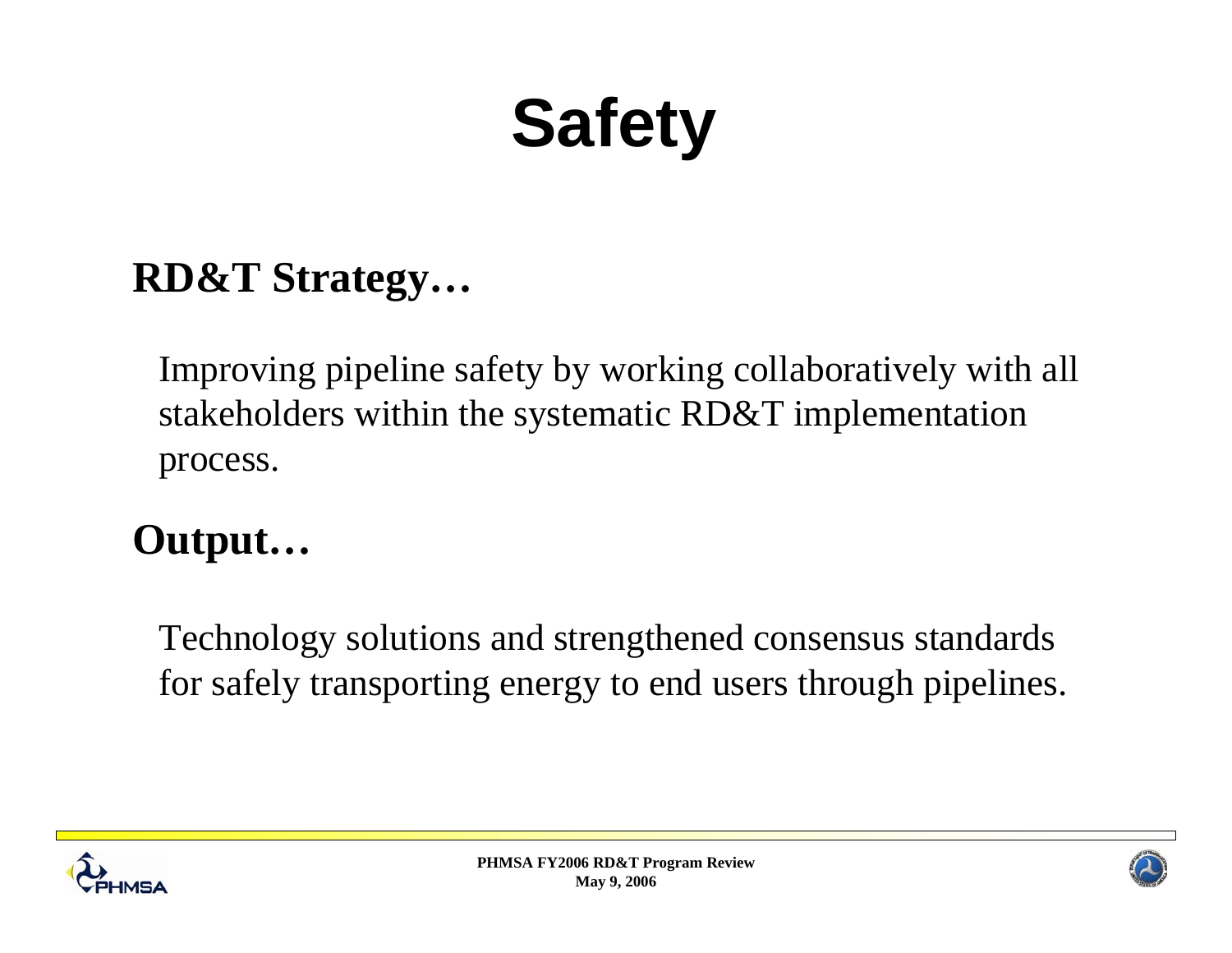# **Safety (cont.)**

#### **Pipeline Safety Elements & Goals**

|    | <b>Program Elements</b>                                            | <b>Program Element Goals</b>                                                                                                                                               |  |  |
|----|--------------------------------------------------------------------|----------------------------------------------------------------------------------------------------------------------------------------------------------------------------|--|--|
| 1. | Damage Prevention                                                  | Reducing the number of incidents and accidents resulting from excavation damage and outside<br>force                                                                       |  |  |
| 2. | Pipeline Assessment and Leak Detection                             | Identifying and locating critical pipeline defects using inline inspection, direct assessment and<br>leak detection                                                        |  |  |
| 3. | Defect Characterization and Mitigation                             | Improving the capability to characterize the severity of defects in pipeline systems and to mitigate<br>them before they lead to incidents or accidents                    |  |  |
| 4. | Improved Design, Construction, and Materials                       | Improving the integrity of pipeline facilities through enhanced materials, and techniques for<br>design and construction                                                   |  |  |
| 5. | Systems for Pipeline Mapping and Information<br>Management         | Enhancing the ability to prevent and respond to incidents and accidents through management of<br>information related to pipeline location (mapping) and threats definition |  |  |
| 6. | <b>Enhanced Operation Controls and Human Factors</b><br>Management | Improving the safety of pipeline operations through enhanced controls and human factors<br>management                                                                      |  |  |
| 7. | Risk Management & Communications                                   | Reducing the probability of incidents and accidents, and mitigating the consequences of hazards<br>to pipelines                                                            |  |  |
| 8. | Safety Issues for Emerging Technologies                            | Identifying and assessing emerging pipeline system technologies for opportunities to enhancing<br>their safety                                                             |  |  |



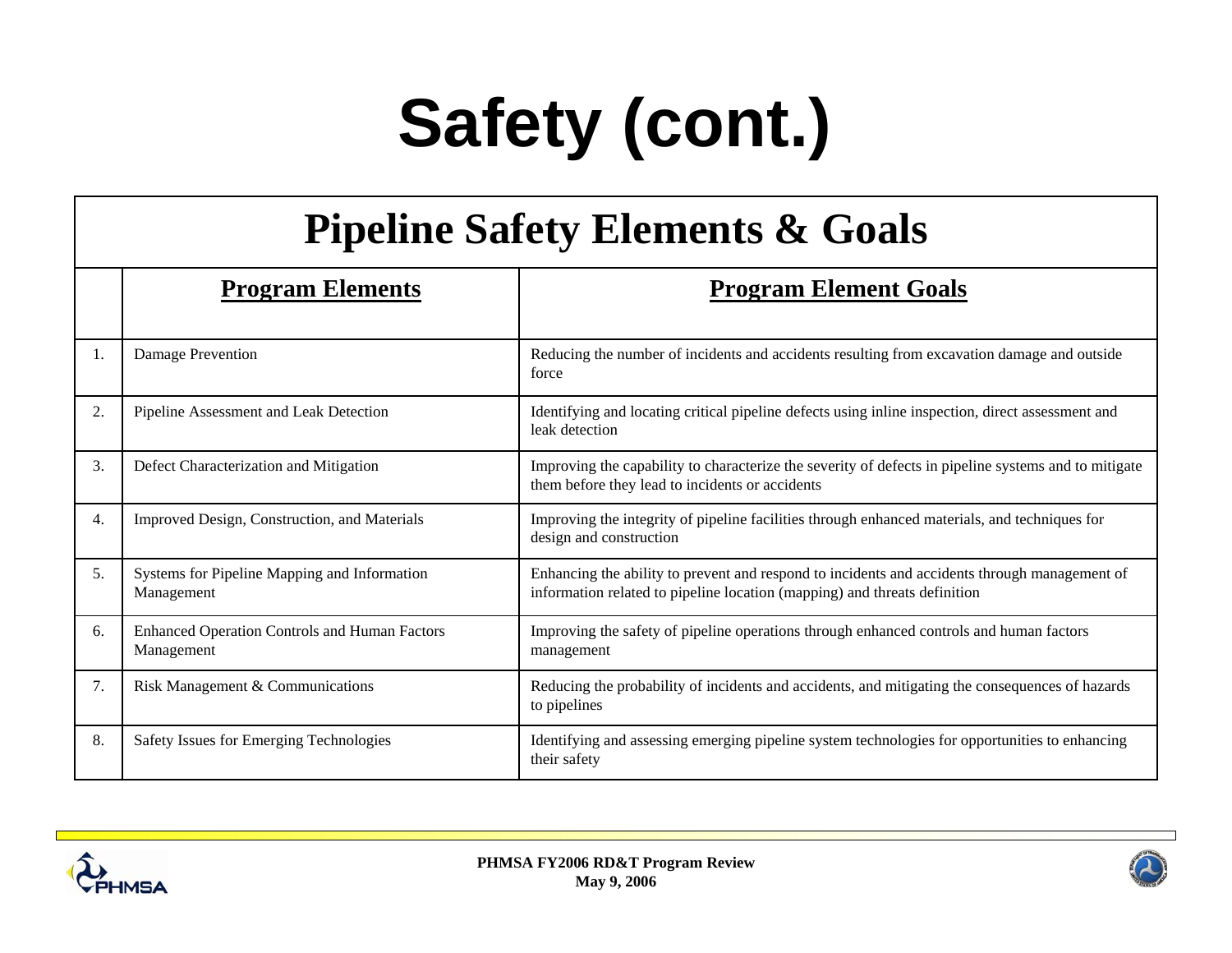# **Safety (cont.)**

#### **Pipeline Safety Elements & Possible Products**

|    | <b>Program Elements</b>                                            | <b>Possible Products &lt; 5 years</b>                                                                              |
|----|--------------------------------------------------------------------|--------------------------------------------------------------------------------------------------------------------|
| 1. | Damage Prevention                                                  | Subsurface mapping technology<br>ROW monitoring technology<br>Pipe detection technology for HDD                    |
| 2. | Pipeline Assessment and Leak Detection                             | Expanded use of Direct Assessment<br>Robotic inspection platforms<br>New & more powerful inspection technology     |
| 3. | Defect Characterization and Mitigation                             | New models to characterize damage<br>New protocols to streamline repairs<br>٠                                      |
| 4. | Improved Design, Construction, and Materials                       | Strain based design standards<br>Better pipeline coating<br>New construction methods<br>Expanded use of composites |
| 5. | Systems for Pipeline Mapping and Information<br>Management         | Aerial mapping systems<br>GPS integration into aerial mapping                                                      |
| 6. | <b>Enhanced Operation Controls and Human Factors</b><br>Management | New human factor protocols for pipeline monitoring and control operations<br>$\bullet$                             |
| 7. | Risk Management & Communications                                   | New models to assess risk<br>Improved knowledge for first responders                                               |
| 8. | Safety Issues for Emerging Technologies                            | New knowledge of hydrogen economy impacts<br>New knowledge of LNG safety                                           |



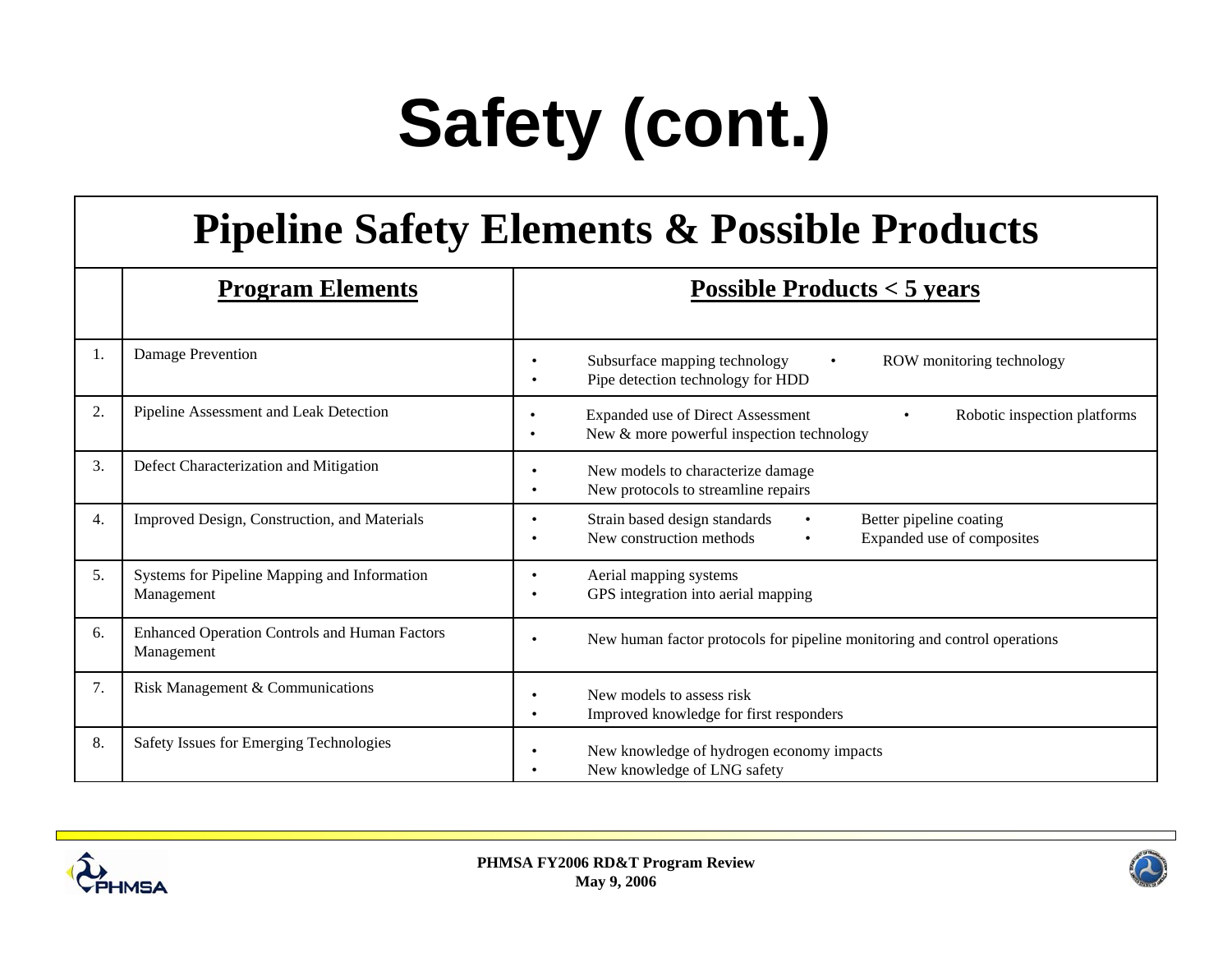# **Safety (cont.)**

### **Future Trends & Development**

- Monitor pipeline safety statistics
- Monitor regulatory changes
- Address long-term/fundamental RD&T through participation with SBIRs and UTCs

### **Anticipated RD&T Needs**

- Strictly TBD
- Continue collaborative process for *"Identifying the Right Priorities"*
- Monitor Administration directives (i.e. hydrogen/ethanol)



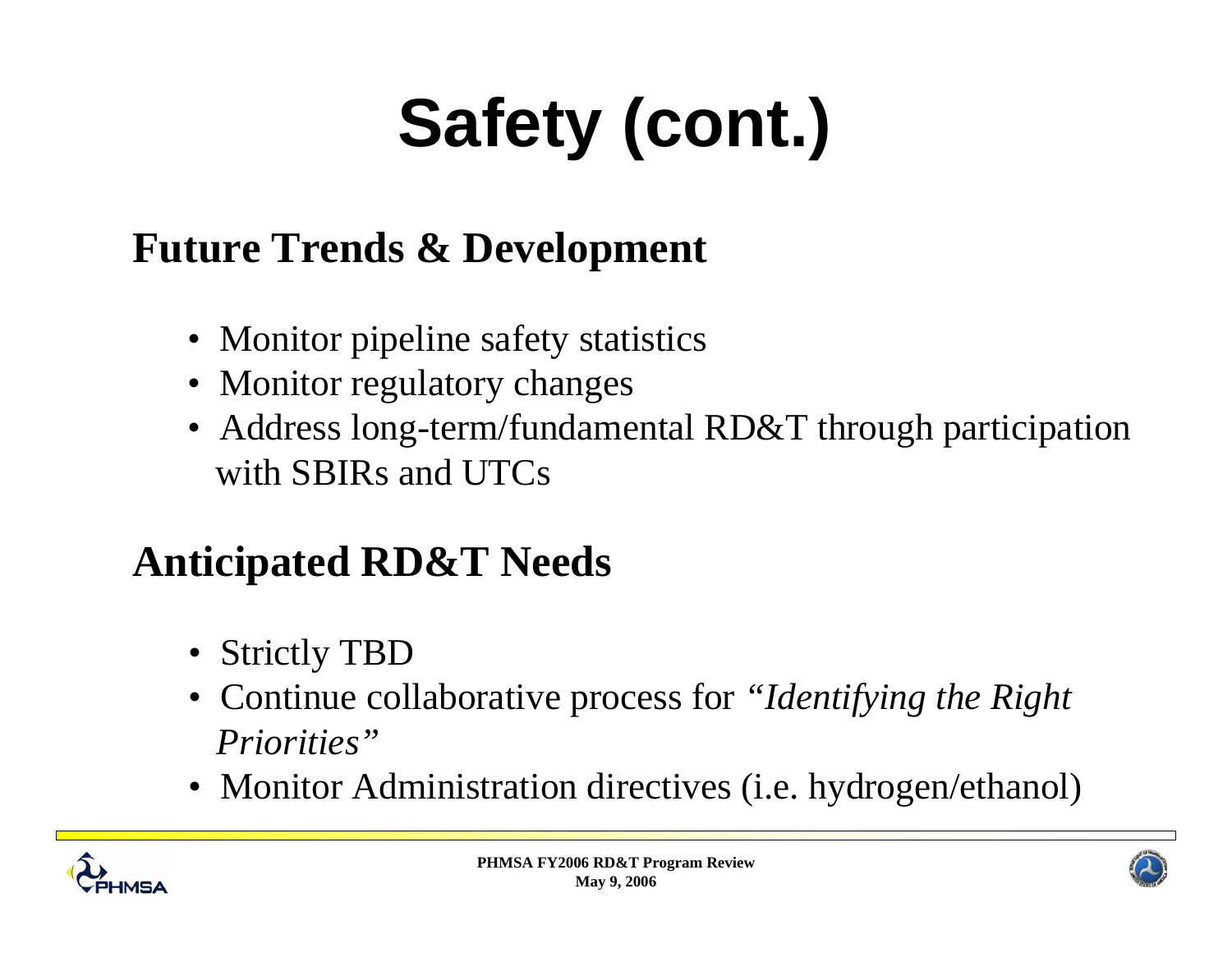# **Environment**

#### **RD&T Strategy…**

Improving environmental protection by working collaboratively with all stakeholders within the systematic RD&T implementation process.

### **Output…**

Technology solutions and strengthened consensus standards to protect the environment while transporting energy to end users through pipelines.



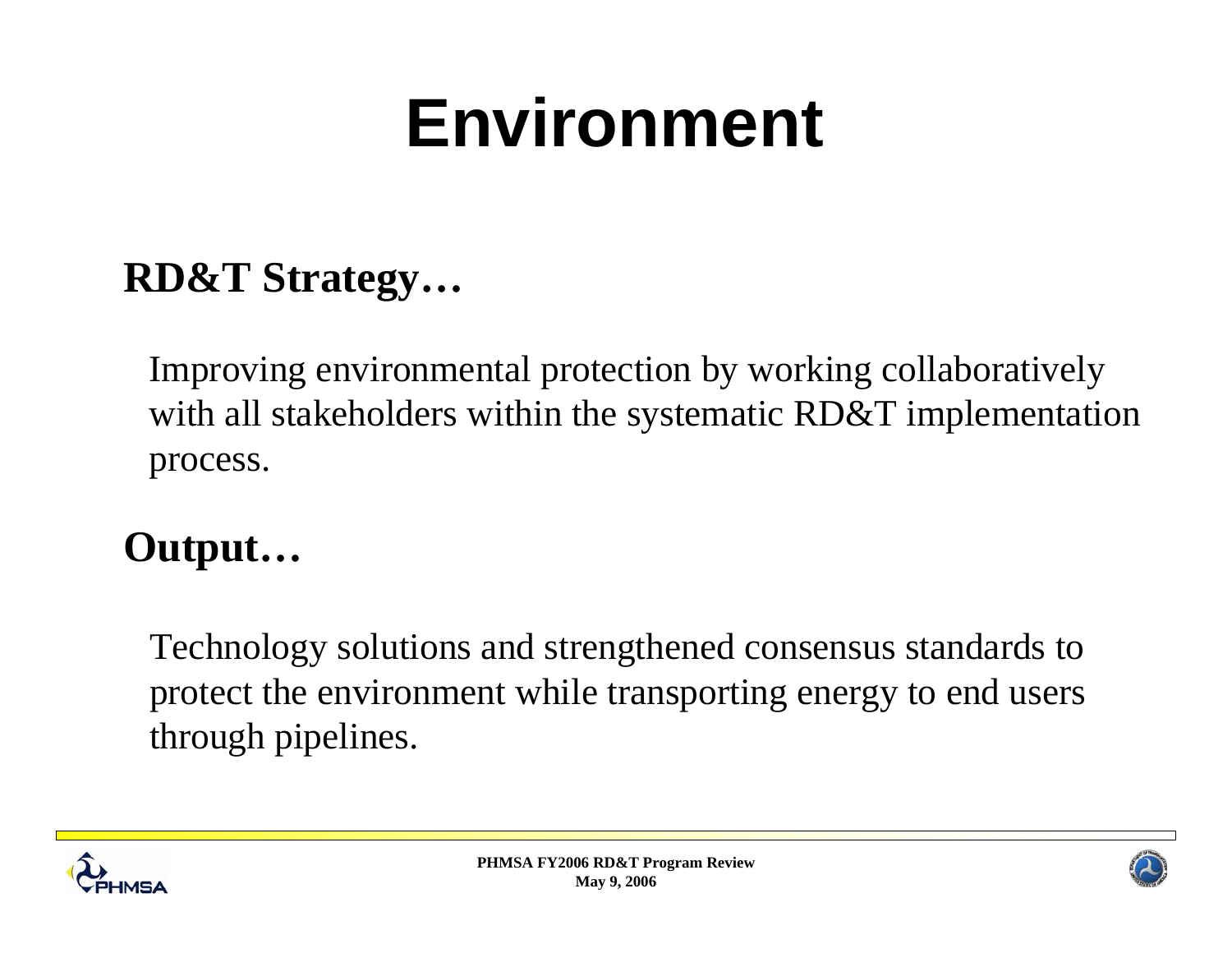# **Environment (cont.)**

#### **Pipeline Safety Elements & Goals**

|    | <b>Program Elements</b>                                            | <b>Program Element Goals</b>                                                                                                                                               |
|----|--------------------------------------------------------------------|----------------------------------------------------------------------------------------------------------------------------------------------------------------------------|
| 1. | Damage Prevention                                                  | Reducing the number of incidents and accidents resulting from excavation damage and outside<br>force                                                                       |
| 2. | <b>Pipeline Assessment and Leak Detection</b>                      | Identifying and locating critical pipeline defects using inline inspection, direct assessment and<br>leak detection                                                        |
| 3. | Defect Characterization and Mitigation                             | Improving the capability to characterize the severity of defects in pipeline systems and to mitigate<br>them before they lead to incidents or accidents                    |
| 4. | Improved Design, Construction, and Materials                       | Improving the integrity of pipeline facilities through enhanced materials, and techniques for<br>design and construction                                                   |
| 5. | <b>Systems for Pipeline Mapping and Information</b><br>Management  | Enhancing the ability to prevent and respond to incidents and accidents through management of<br>information related to pipeline location (mapping) and threats definition |
| 6. | <b>Enhanced Operation Controls and Human Factors</b><br>Management | Improving the safety of pipeline operations through enhanced controls and human factors<br>management                                                                      |
| 7. | Risk Management & Communications                                   | Reducing the probability of incidents and accidents, and mitigating the consequences of hazards<br>to pipelines                                                            |
| 8. | Safety Issues for Emerging Technologies                            | Identifying and assessing emerging pipeline system technologies for opportunities to enhancing<br>their safety                                                             |



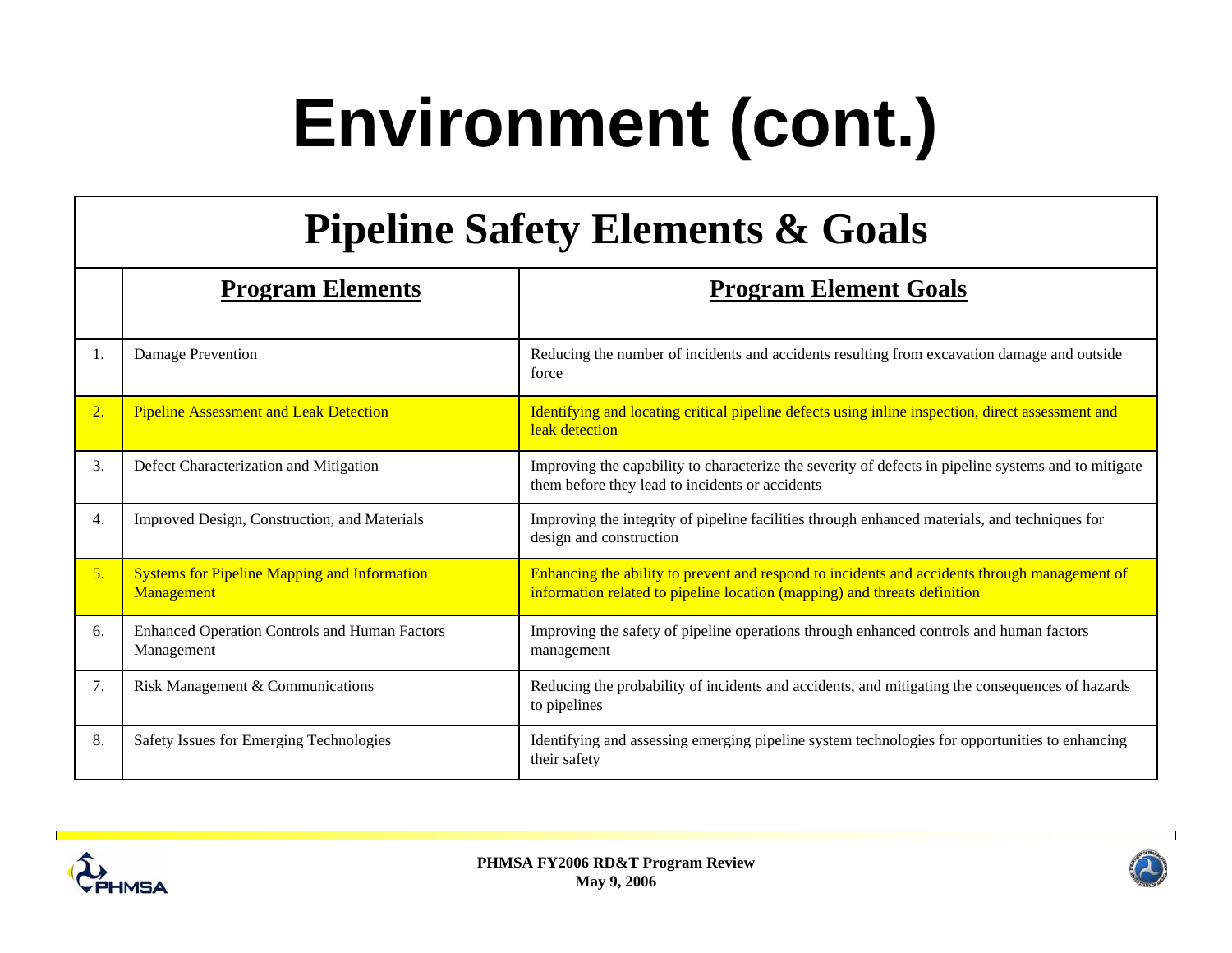# **Environment (cont.)**

#### **Pipeline Safety Elements & Possible Products**

|    | <b>Program Elements</b>                                            | Possible Products $<$ 5 years                                                                                                       |
|----|--------------------------------------------------------------------|-------------------------------------------------------------------------------------------------------------------------------------|
| 1. | Damage Prevention                                                  |                                                                                                                                     |
| 2. | <b>Pipeline Assessment and Leak Detection</b>                      | Aerial leak detection systems (helicopter, fixed wing & UAV based)<br>$\bullet$<br>Ground based leak detection systems<br>$\bullet$ |
| 3. | Defect Characterization and Mitigation                             |                                                                                                                                     |
| 4. | Improved Design, Construction, and Materials                       |                                                                                                                                     |
| 5. | <b>Systems for Pipeline Mapping and Information</b><br>Management  | <b>Aerial mapping systems</b><br>$\bullet$<br>GPS integration into aerial mapping<br>$\bullet$                                      |
| 6. | <b>Enhanced Operation Controls and Human Factors</b><br>Management |                                                                                                                                     |
| 7. | Risk Management & Communications                                   |                                                                                                                                     |
| 8. | Safety Issues for Emerging Technologies                            |                                                                                                                                     |



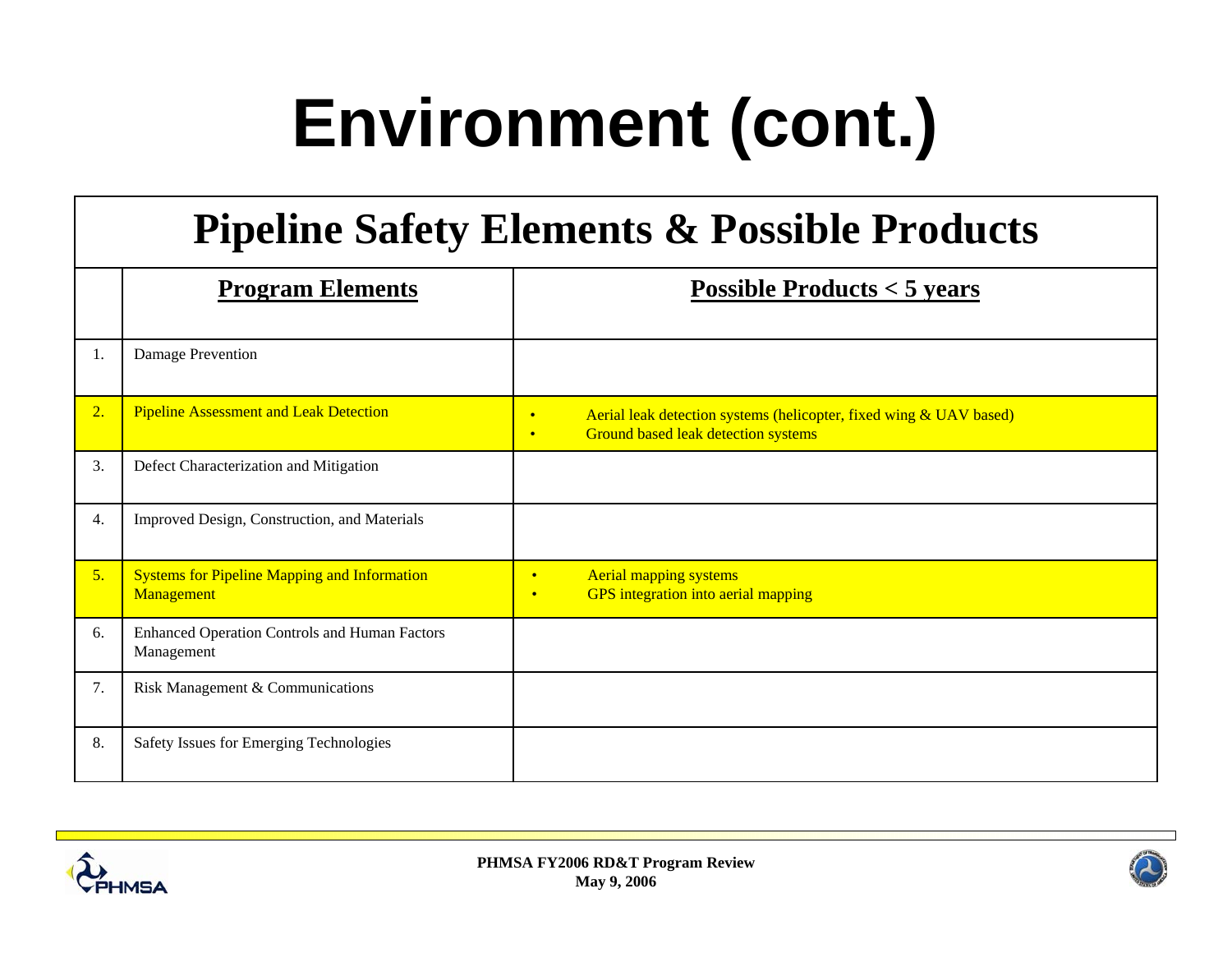# **Environment (cont.)**

### **Future Trends & Development**

- Monitor pipeline safety statistics
- Monitor regulatory changes
- Address long-term/fundamental RD&T through participation with SBIRs and UTCs

### **Anticipated RD&T Needs**

- Strictly TBD
- Continue collaborative process for *"Identifying the Right Priorities"*
- Monitor Administration directives (i.e. hydrogen/ethanol)



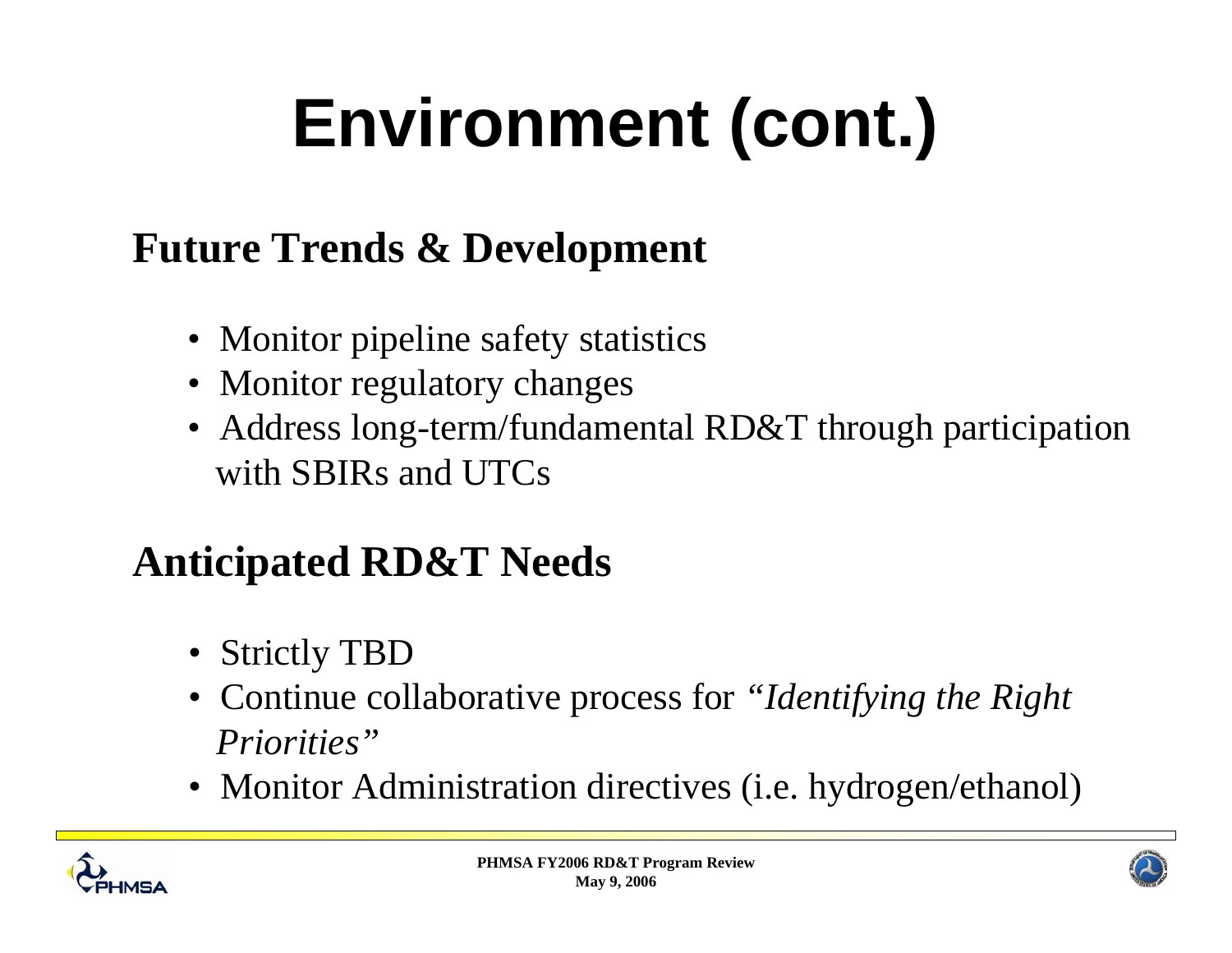## **Hazardous Materials Safety RD&T**



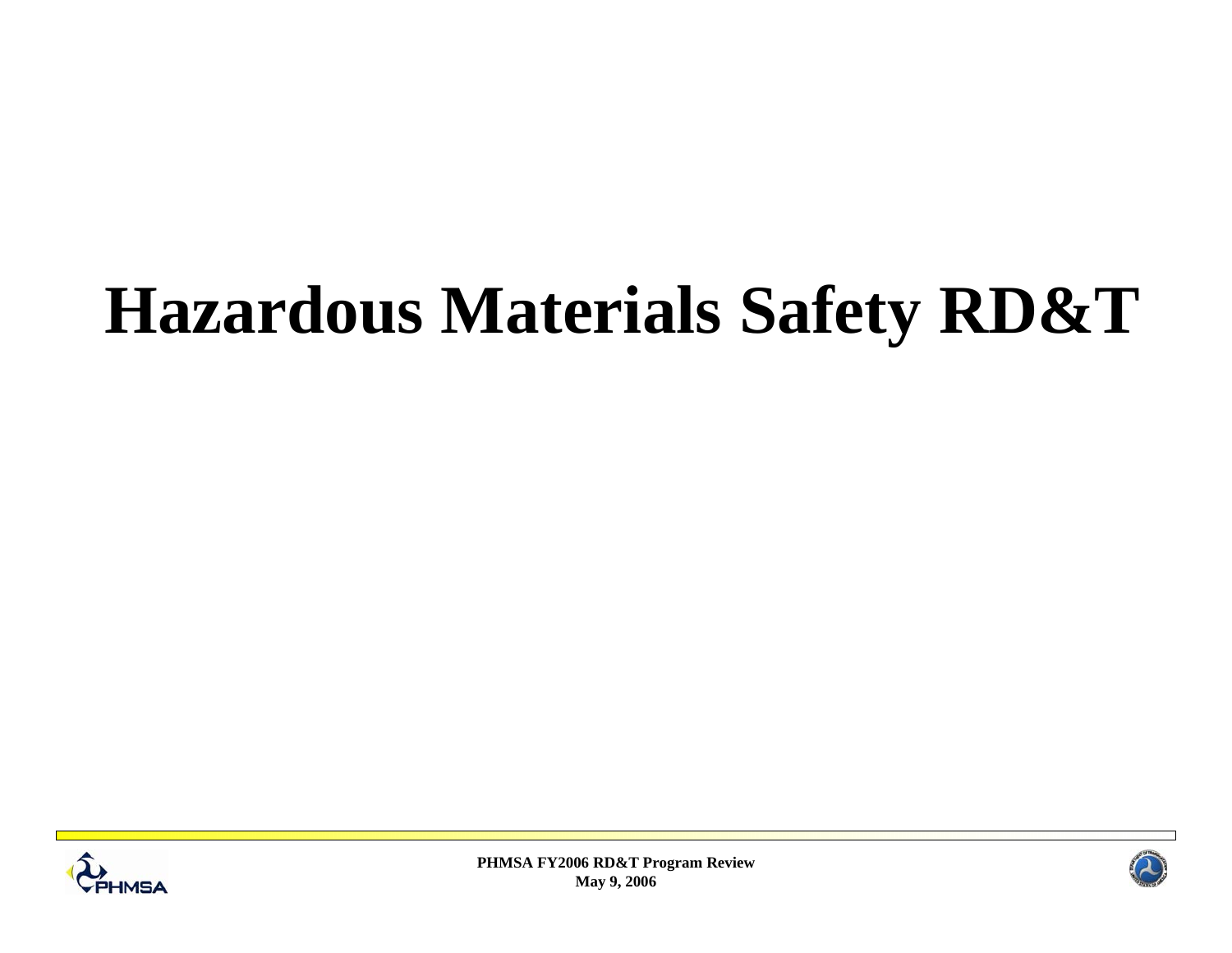### Safety -- Global Connectivity -- Environmental Stewardship -- Security

#### **Strategies**

- ¾ Conduct practical research to improve hazardous materials transportation implementing strategic goals
- ¾ Influence and utilize research of Operating Administrations, other government agencies, and industry for these purposes
- ¾ Involve stakeholders, use products, and promote technology transfer.



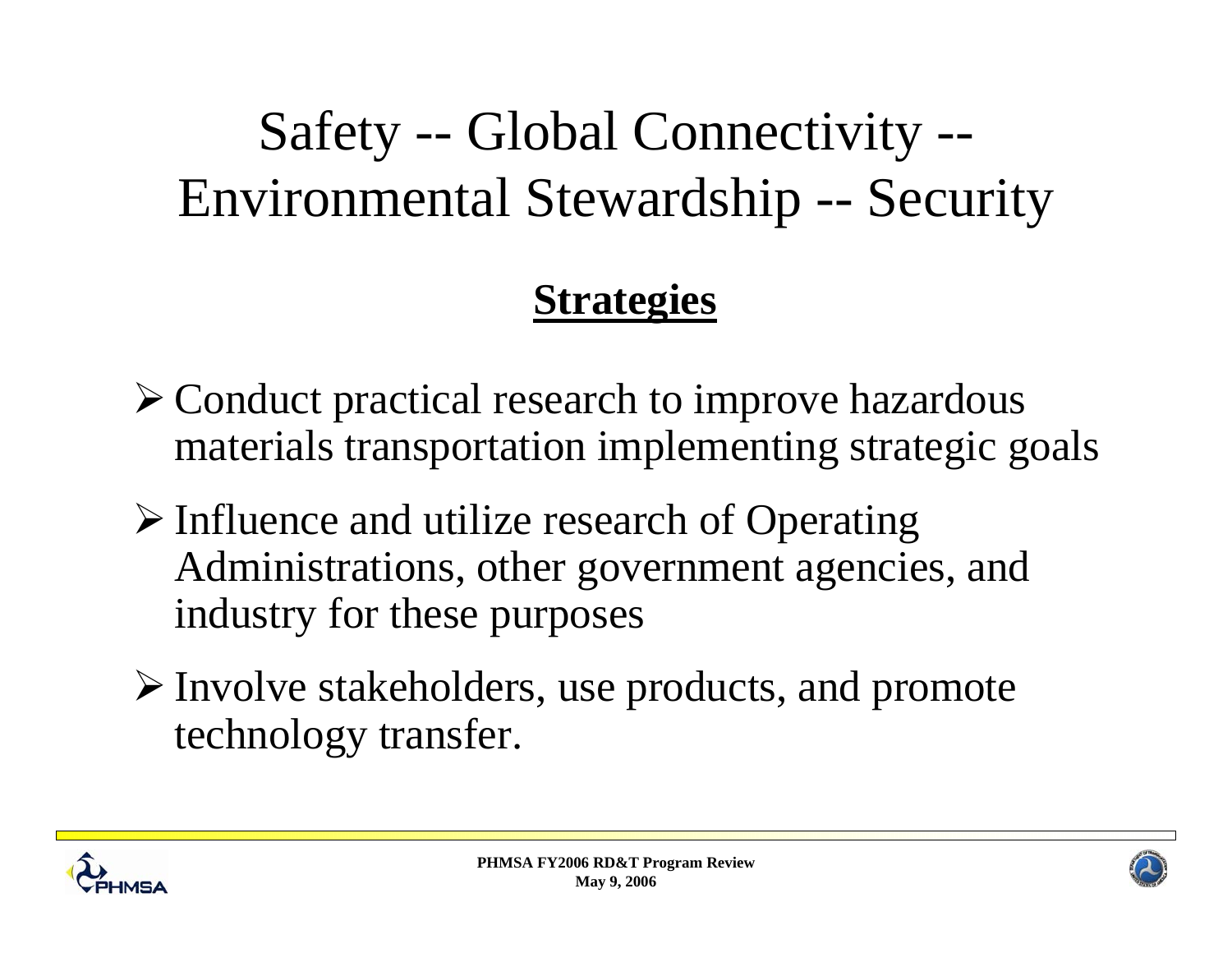### Safety -- Global Connectivity -- Environmental Stewardship -- Security

### **Future Trends and Developments**

¾ Pilot of cooperative hazardous materials transportation research program

 $\triangleright$  Security

¾ Transition to a hydrogen economy





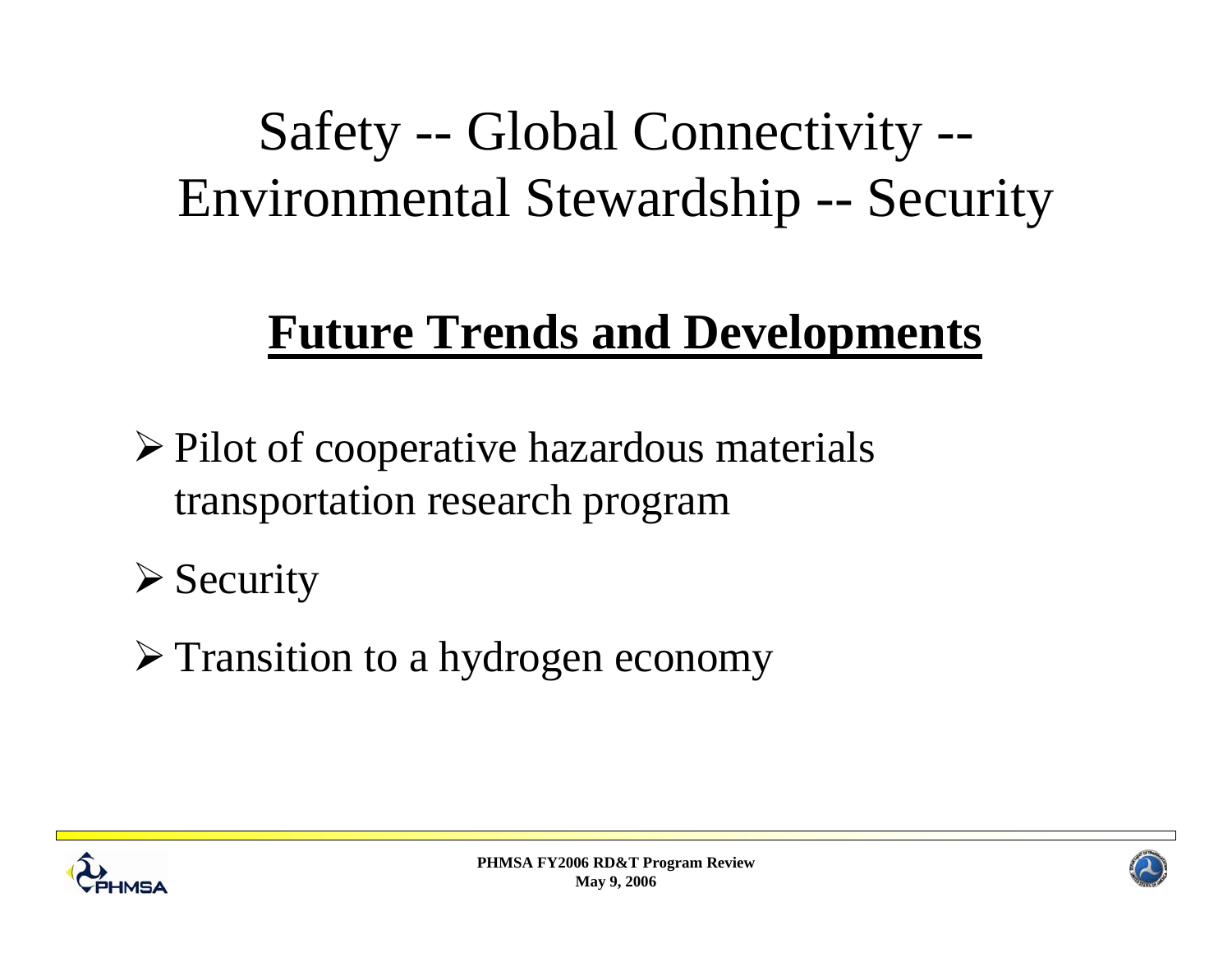### Safety -- Global Connectivity -- Environmental Stewardship -- Security

### **Anticipated RD&T Needs**

- ¾ Risk assessment and risk management
- **≻ Route analyses**
- ¾ Data sources and analyses
- $\triangleright$  Reduce accidents and crashes
- ¾ Emergency response and security



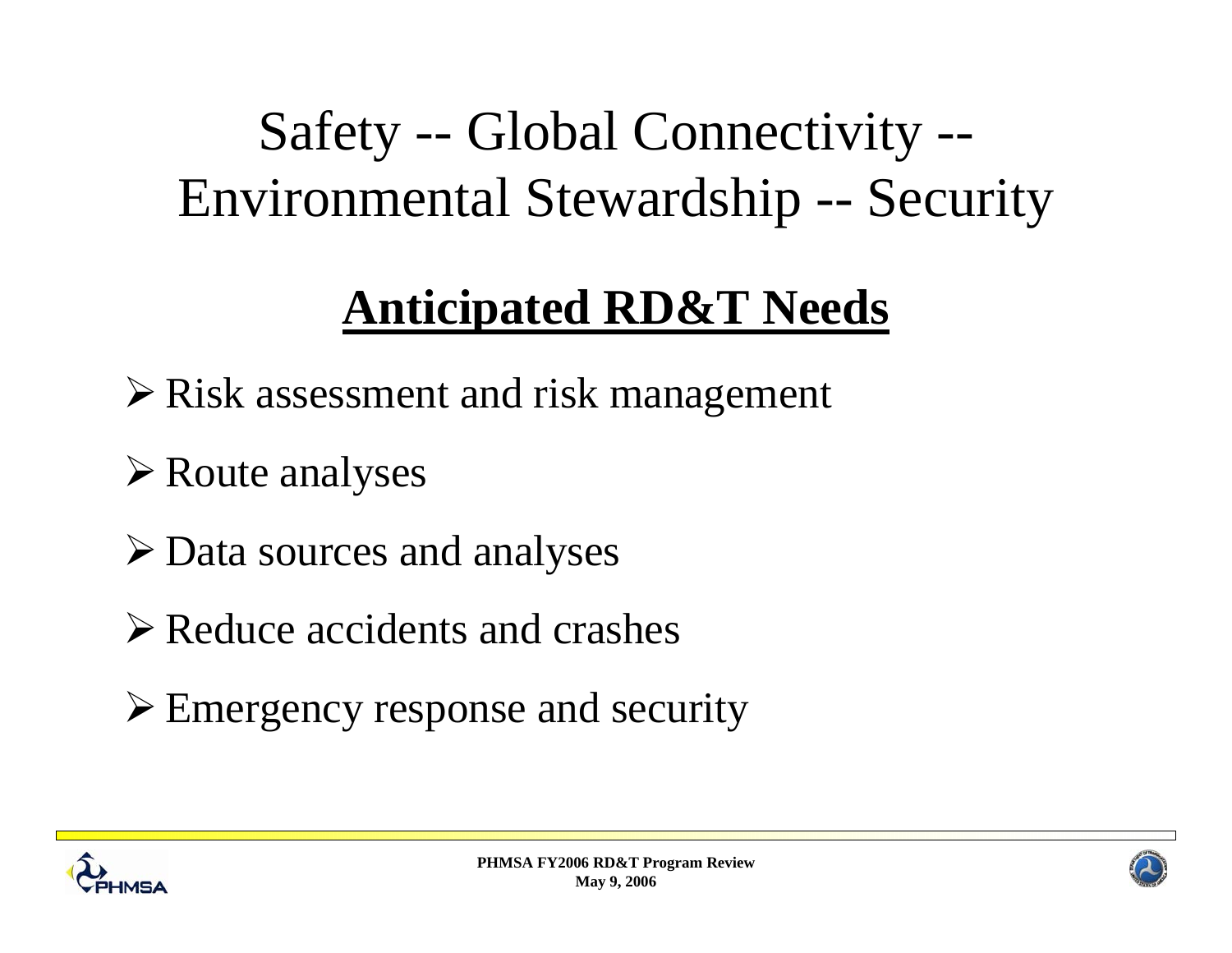### **Hazmat Elements & Goals**

|    | <b>Program Elements</b>               | <b>Program Element Goals</b>                                                                                                         |
|----|---------------------------------------|--------------------------------------------------------------------------------------------------------------------------------------|
| 1. | Emergency response                    | Provide a scientific basis for and easy use (human factors) of the Emergency                                                         |
| 2. | Incident database design and analysis | Hazardous material incident reporting provides a foundation for understanding how<br>the system is operating.                        |
| 3. | Packaging design                      | Ensure that packaging design conforms to hazards and risks.                                                                          |
| 4. | Performance packaging testing         | Demonstrate that performance packaging requirements are being met.                                                                   |
| 5. | Hazard identification                 | Promote understanding of transportation hazards.                                                                                     |
| 6. | Risk Assessment / Risk Management     | Identify and quantify risks inherent in hazardous materials transportation and point<br>to ways to control and minimize these risks. |
| 7. | <b>Consequence Modeling</b>           | Allow for better understanding of potential impact of incidents.                                                                     |
| 8. | Security                              | Assess hazardous materials transportation security vulnerabilities and measures to<br>mitigate security risks.                       |



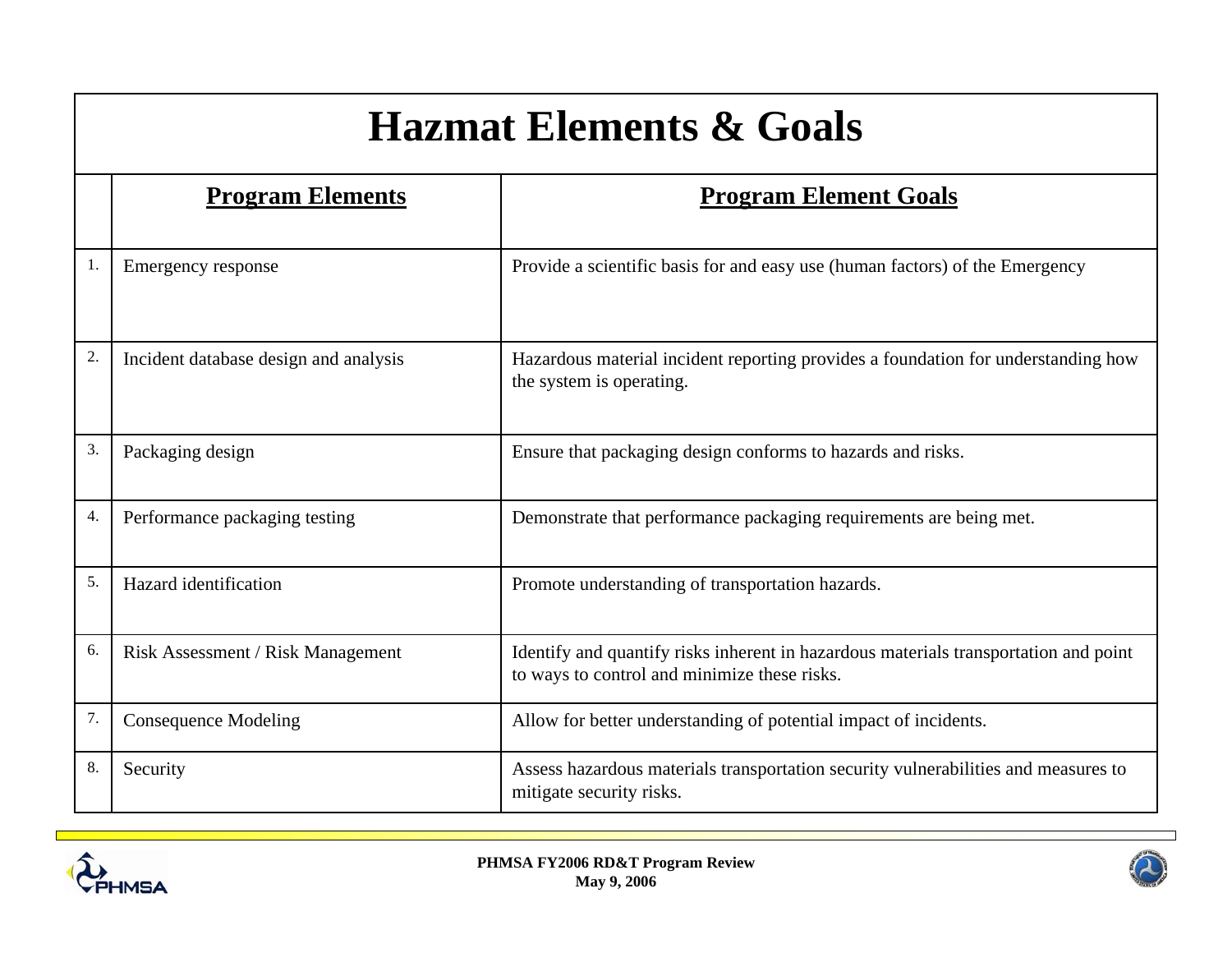### **Hazmat Elements & Possible Products**

|    | <b>Program Elements</b>               | Possible Products $<$ 5 years                                                                                                   |
|----|---------------------------------------|---------------------------------------------------------------------------------------------------------------------------------|
| 1. | Emergency response                    | Development of 2008 Emergency Response Guidebook (ERG). Development of<br>AEGLs in support of the ERG.                          |
| 2. | Incident database design and analysis | Examination of trends, costs, and root-cause analysis to provide a basis for<br>regulatory changes.                             |
| 3. | Packaging design                      | Development of nondestructive testing techniques and failure analysis.                                                          |
| 4. | Performance packaging testing         | Continued testing of performance packaging to ensure regulatory requirements are<br>met.                                        |
| 5. | Hazard identification                 | Lithium battery (primary and secondary) testing.                                                                                |
| 6. | Risk Assessment / Risk Management     | Examination of procedures for selecting routes for spent nuclear fuel. Risk<br>characterization and risk communication studies. |
| 7. | <b>Consequence Modeling</b>           | Studies and analyses for specific hazardous materials.                                                                          |
| 8. | Security                              | Development of tools for this evolving area. Examination of security for<br>flammable liquids and solids.                       |



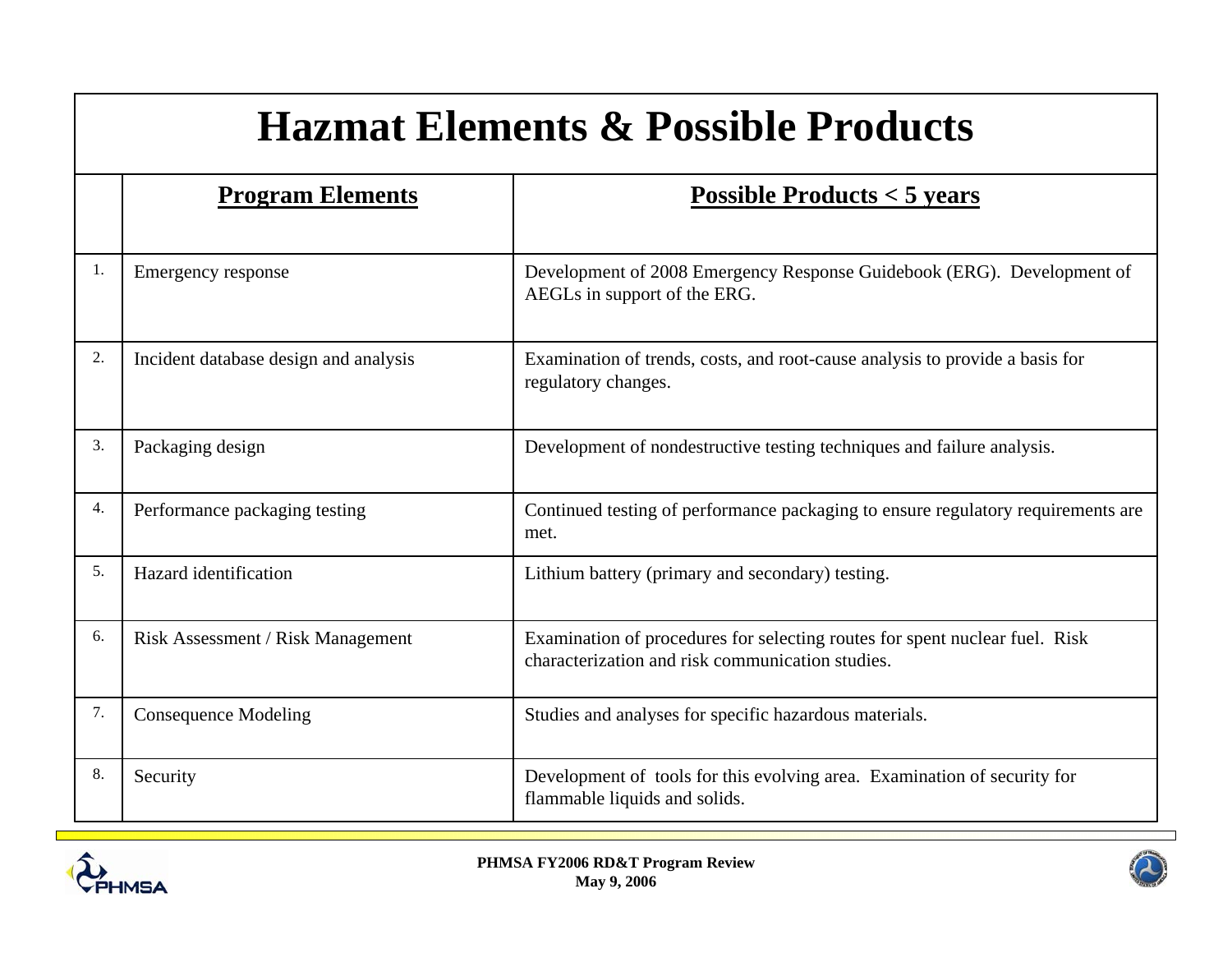### **Hazardous Materials Transportation Cooperative Research Program**

- • **SAFETEA-LU requires PHMSA to enter into a contract with the National Academy of Sciences to carry out the 9 research projects called for in Special Report 283.**
- • **Funding of \$1,250,000 for each of fiscal years 2006 through 2009 is authorized from the Highway Trust Fund for these purposes.**
- • **Our intent is to conduct specific research projects while testing the viability of a cooperative hazmat transportation research program**
- • **Stakeholder interest, involvement, and feedback is vital during the pilot**
	- **Participation on stakeholder oversight board**
	- **Participation on project panels**





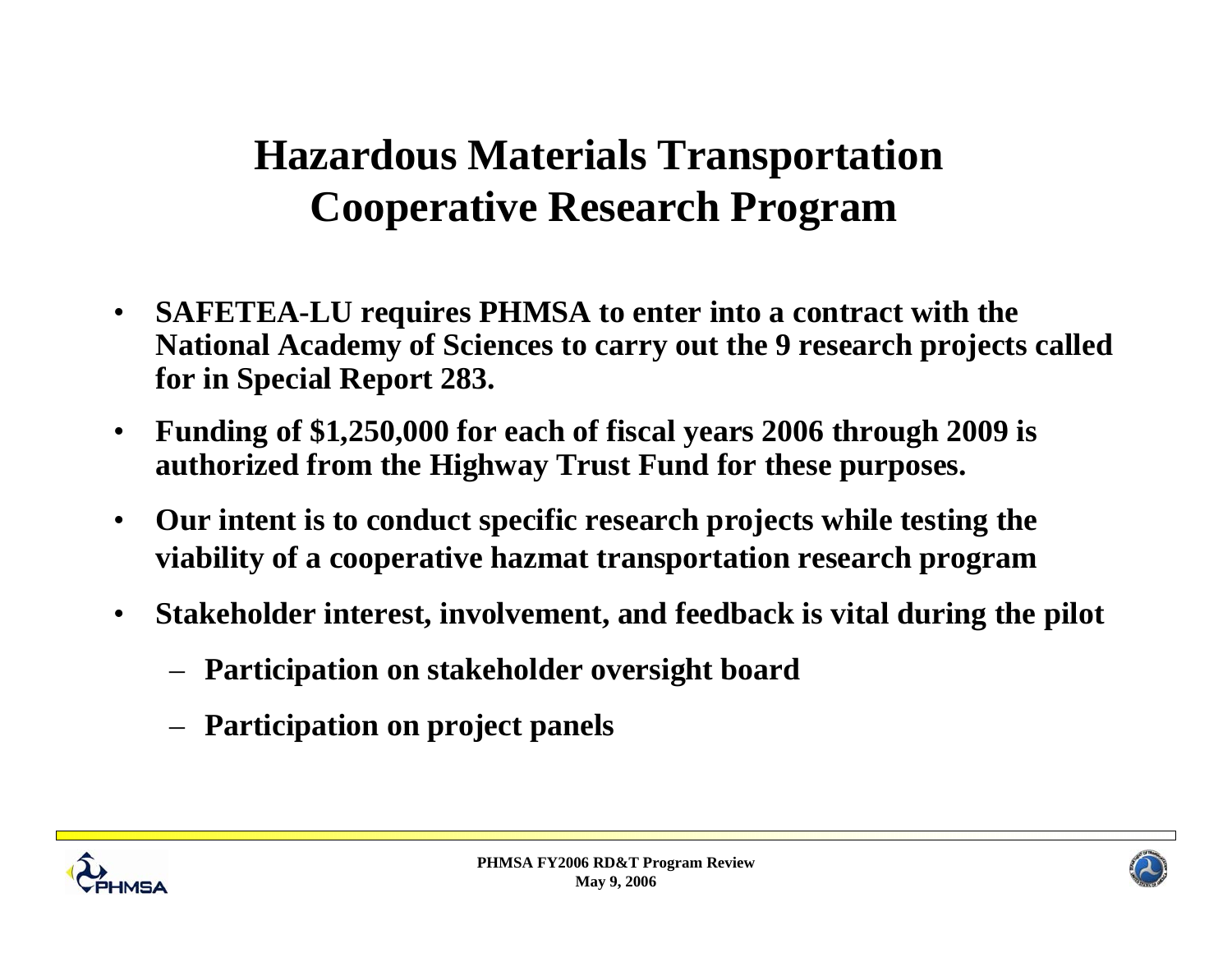### **Hazardous Materials Transportation Cooperative Research Program (con't)**

**Nine research projects:**

- **1) Assessment of Opportunities to Integrate and Supplement Safety and Security Measures for Hazardous Materials Transportation**
- **2) Data on Predominant Traffic and Highway Geometric Characteristics in Large-Truck Crashes for Use in Risk Analysis**
- **3) Recommendations for Development of Conditional Release Probabilities for Highway and Intermodal Bulk Containers Involved in Transportation Accidents**
- **4) Development of Correlations Between Incident Risks and Consequences to Aid in Decision-Making Models**
- **5) Development of an Environmental Hazard Assessment System for the Transport of Hazardous Materials**



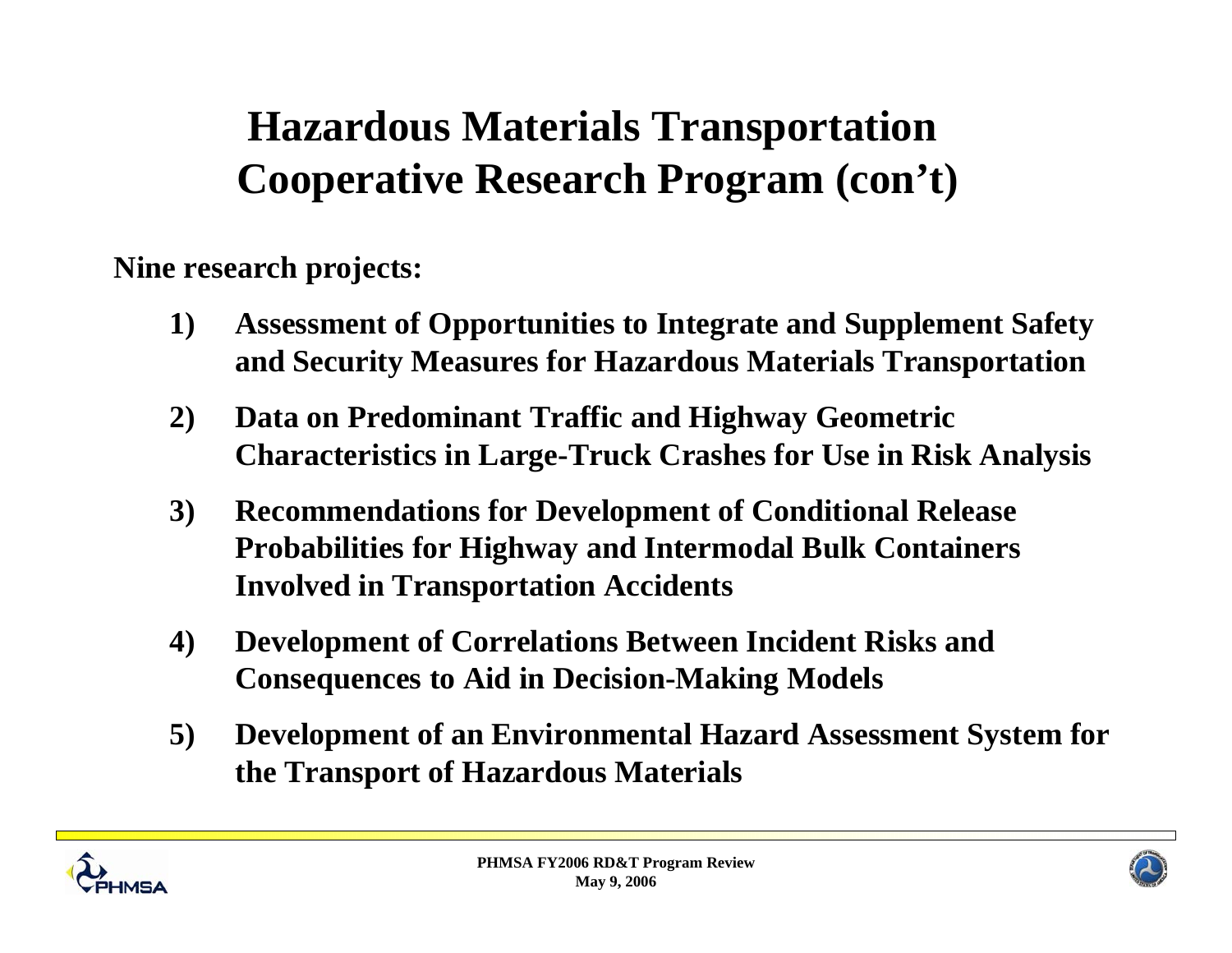### **Hazardous Materials Transportation Cooperative Research Program (con't)**

**Nine research projects:**

- **6) Recommendations for Commercial Transportation Incident and Commodity Flow Data Collection and Reporting**
- **7) Detailed Information for Conducting Hazardous Materials Commodity Flow Studies**
- **8) National Hazardous Materials Emergency Response Capability Assessment**
- **9) Transportation Emergency Response Guidelines for Hazardous Materials**